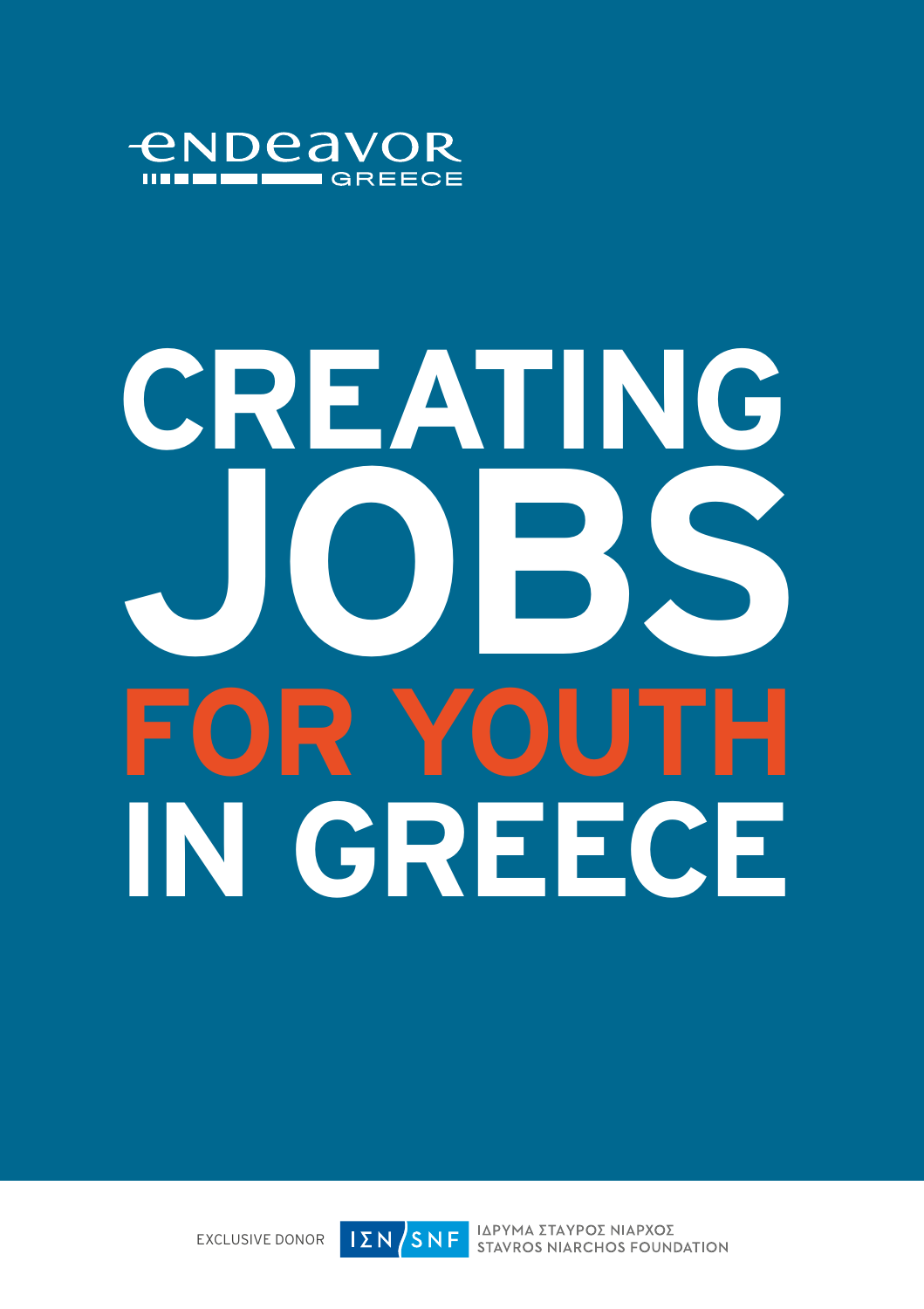### CONTENTS

| ONE MILLION JOBS LOST - ENTIRE SECTORS VANISHED  [12]  |  |
|--------------------------------------------------------|--|
|                                                        |  |
|                                                        |  |
|                                                        |  |
| WHO WILL CREATE THE NEW JOBS? A CLEAR EMPLOYER GAP  20 |  |
| 10,000 NEW HIGH-GROWTH COMPANIES? IS THIS POSSIBLE? 24 |  |
| WE NEED START-UPS TO CREATE SCALE-UPS  26              |  |
|                                                        |  |
|                                                        |  |
|                                                        |  |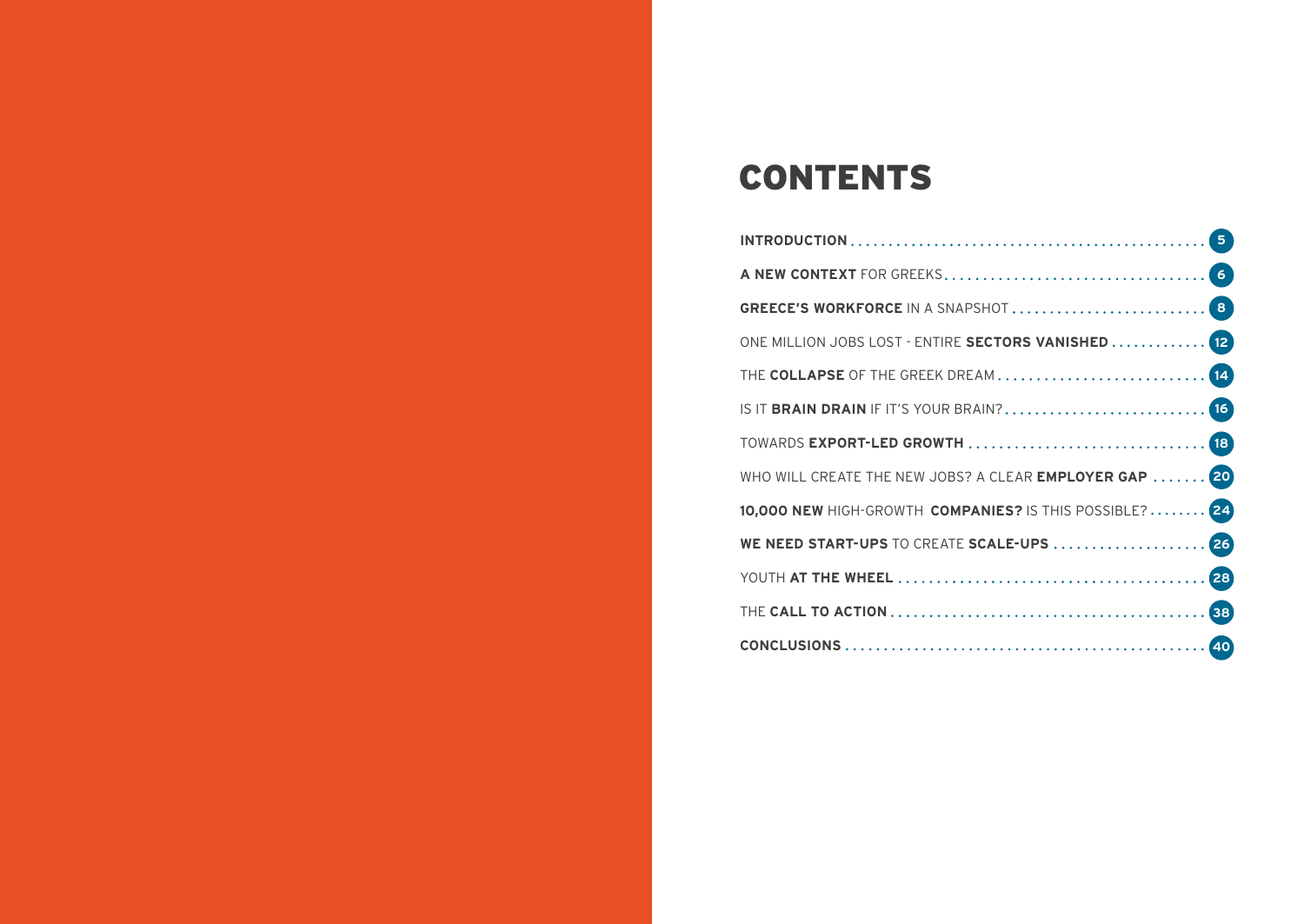### INTRODUCTION

This is not a happy story. But it's a story that strongly hints at an exciting sequel.

Thanks to the ability and willingness of the country's youth to clean up the current mess and build their own future, founded on extroversion, true entrepreneurial spirit and collaboration. With the support of the country's bright entrepreneurs, professionals, academics and thought leaders that are willing not to teach, but to share.

After five years of downfall, Greece seems to have hit rock bottom. The price of the country's adjustment has been devastating and will remain so for years. Greece has indeed been a special case compared to the other usual suspects of the European South.

The Greek youth, Greece's 'Generation We', has been hit the hardest, although they are the last to blame for the unsustainable path the country had followed for decades.

Young Greeks face unbelievable unemployment levels, are burdened with an unmanageable debt, are still surrounded by ineffective institutions and have been exposed to an individualistic mentality, in which transactional corruption was common.

This generation is characterized by many as the Lost Generation. Not really.

#### **As Greece hits bottom, change will inevitably come from the bottom up.**

Greece's 'Generation We' is the first that clearly separates itself from the country's past and shares more with young people around the globe than with Greece's previous generations.

Entrepreneurial, tech savvy, flexible, internationally mobile and socially active, Greek youth is not any different from other young people all over the world.

But they are definitely more equipped than the previous generation to view the crisis as an opportunity; they have the willingness to overcome the chronic resistance to change and build a new solid basis for the country to grow on.

Our collective mission is to provide them with opportunities, connect them with the ones that can inspire, and help them reach the tipping point for change.

They will then do their magic.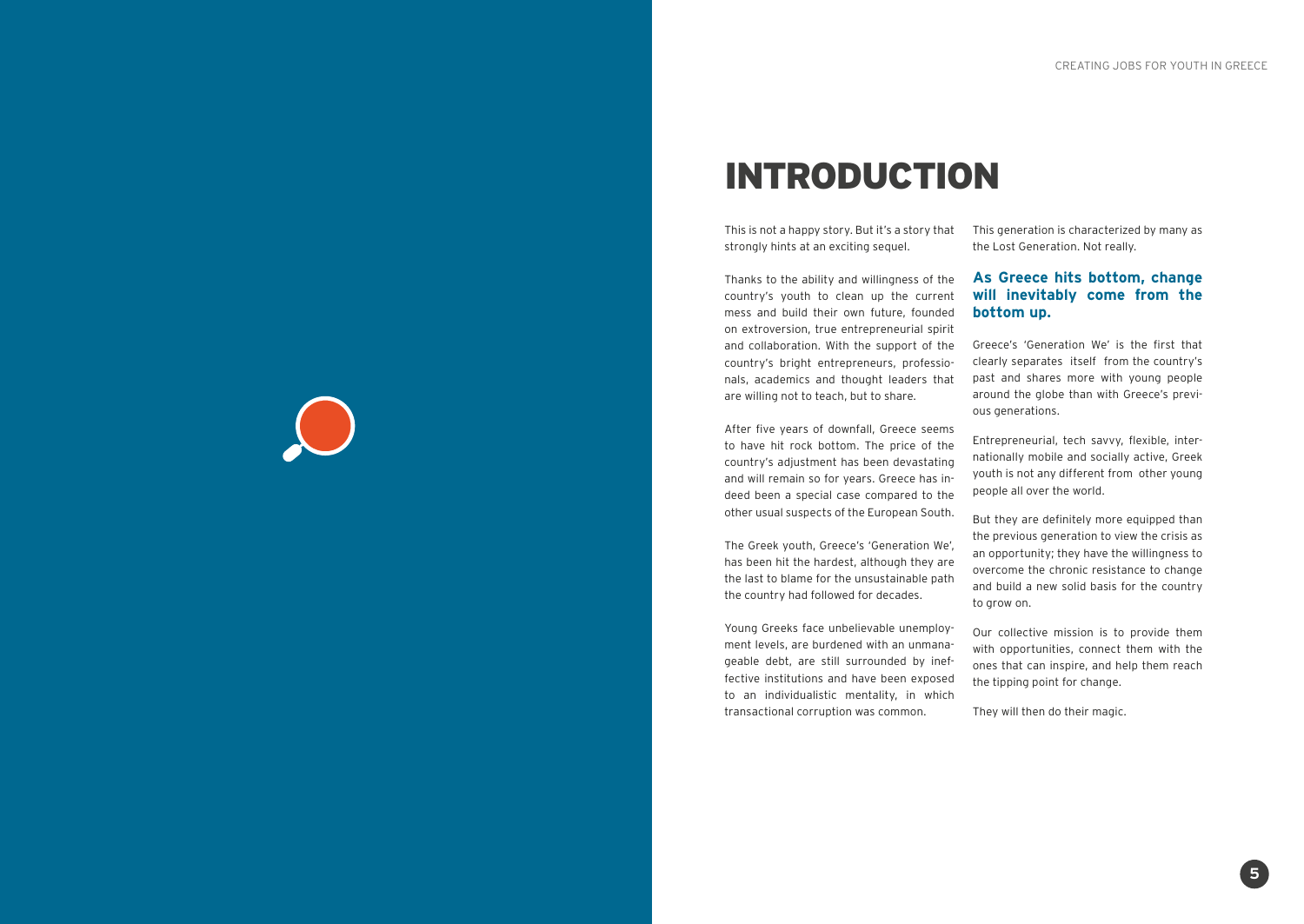CREATING JOBS FOR YOUTH IN GREECE

## **A NEW CONTEXT FOR GREEKS**

The background of how Greece got into trouble is more or less familiar.

Decades of fiscal indiscipline, an introvert growth model, driven by consumption, widespread corruption and lack of transparency, a low degree of innovation and a hostile environment for entrepreneurship are only a few of the features in the economy that led to the crisis in Greece.

After five years of decline, the end of difficult times may not yet be in sight, but hopefully the worst is now over. However, the figures are devastating:

Greece lost an unbelievable 25% of its GDP in the last six years.

*[Note: The whole World War II cost Western Europe and the United States ~25% of their GDP while the recently hit countries of Southern Europe (Spain, Portugal, Italy) all lost less than 6% of total output.]*

Reforms have been legislated and some implemented, addressing chronic market rigidities, and succeeding in improving Greece's position in international indices, such as World Bank's Doing Business. At the same time the country went through an unforeseen fiscal adjustment to restore balance in its finances. Taxation was raised, while consumption dropped by approximately 25%. Bank financing to businesses prac-

Top in reforms

Reforms **1/20** 

91/148

Competitiveness

tically stopped. Activity in major sectors of the economy dropped by up to 78%. Even in tourism, despite the increase in number of international visitors, total income decreased by 36%. Government spending was aggressively cut across the board, even in sensitive areas, such as education, where public expenditure dropped by 1/3.

This internal devaluation path brought questionable results. Unit labor cost decreased by more than 20%, but prices proved to be sticky. Although they started slowly to de-escalate in 2012, it was by only a small fraction compared to the disposable income drop. The trade balance was corrected, but mainly due to the drastic drop in imports (-36%). Unfortunately, Greece – unlike Spain and Portugal - did not manage to aggressively increase its exports, which are still below pre-crisis levels.

In short, for the past five years, Greece has gone through a violent rebalancing, with seismic effects across sectors and while certain structural reforms are underway, there has been limited improvement in the economy's extroversion.

Undoubtedly, the most devastating characteristic of the Greek crisis has been the unbelievably high unemployment, affecting the entire population, and in particular the country's youth.











Total Youth <35 years old

*Source: Hellenic Statistical Authority / Bank of Greece / Europlus Monitor / WEF*

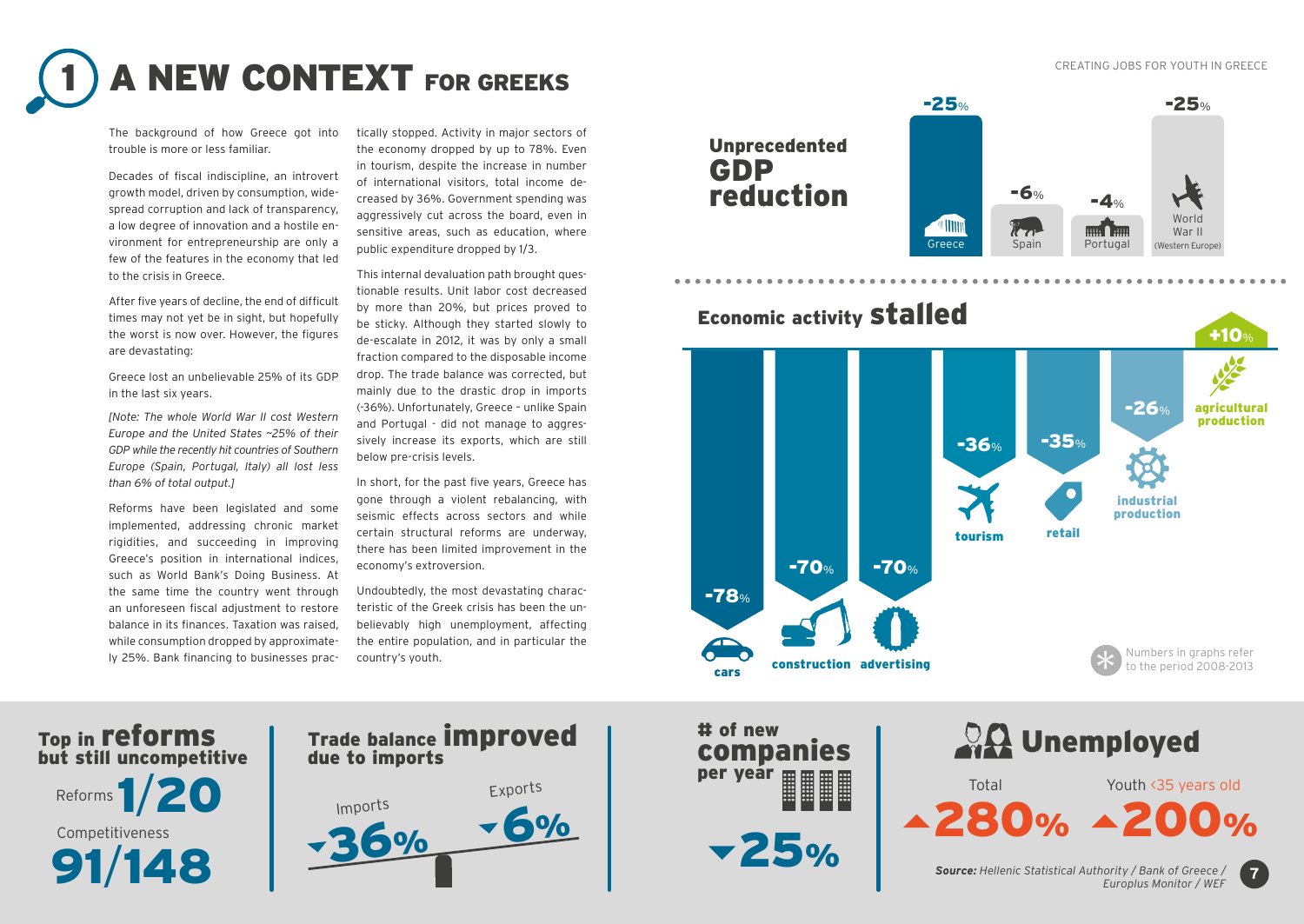650,020

**All ages Prouth** 

**9**



Of Greece's population of ~11 million, 55%, i.e., approximately 6 million are not actively participating in the workforce, due to their age or by choice. Of the remaining 5 million, 72% are formally employed, while 1.4 million are unemployed, 642,800 of whom are younger than 35 years old.

This distorted workforce structure creates enormous financial and social pressure on the unemployed - especially the 71% who are long-term unemployed – but also on the shrinking group of the employed which corresponds to only 33% of Greece's total population.

In terms of sectoral mix, the retail/wholesale sector remains the largest in employment, with 650,000 employees. Agriculture comes second, employing approximately half a million, while manufacturing and public administration each employ a workforce of 330,000. Half the employees in Greece are employed in one of the above four sectors. Structure and concentration is similar in youth employment mix, with the exception of food retail, which is the second largest in employees younger than 35.

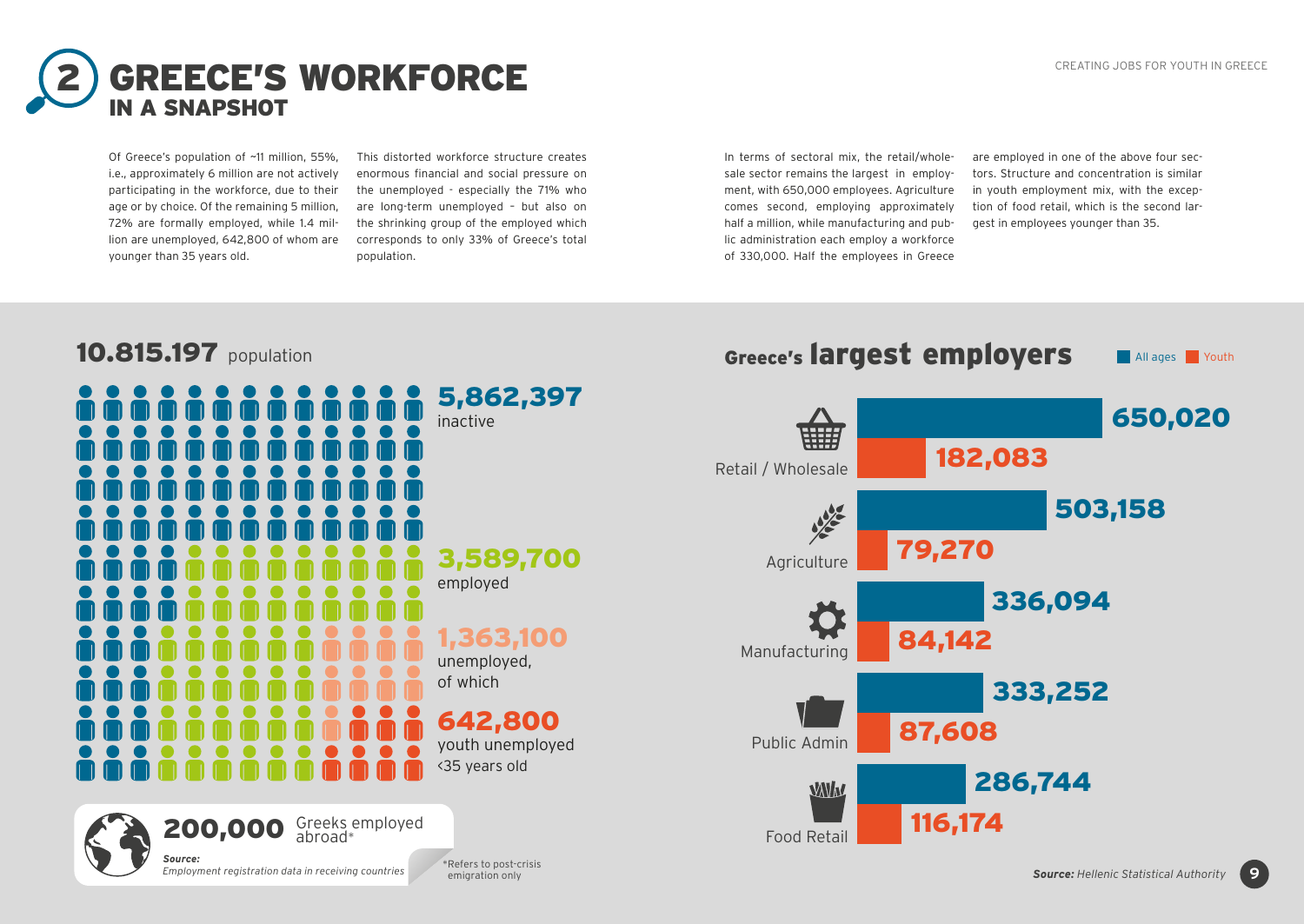### The ten largest groups of youth unemployed





More than 150,000 in need of re-skilling to shift sector



**11**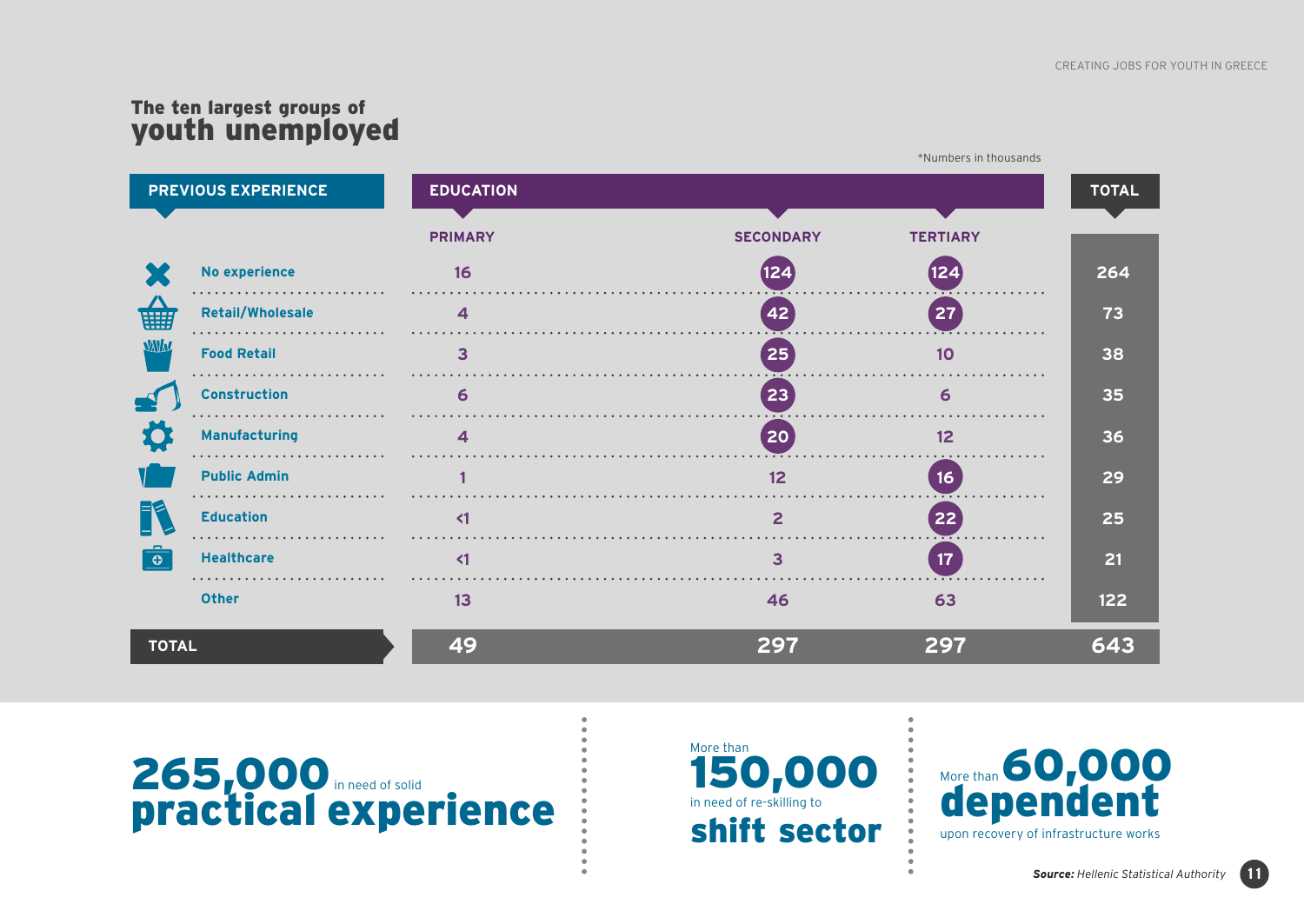

The sudden drop in disposable income, bank financing and government spending led to rapid job destruction. Greece has lost approximately 1 million jobs over the last six years, corresponding to ~21% of the total jobs in 2008. Many - but not all - were in sectors that were fueled by the consumption bubble of the past.

Three sectors alone account for 2/3 of the

1 million lost jobs:

- 1. Construction sector lost 232,000 jobs (~60% of total)
- 2. Non-food manufacturing sector lost 206,000 jobs (~50% of total)
- 3. Retail/wholesale sector lost 180,000 jobs (~20% of total)

At the same time entire areas of activities, such as real estate and textiles & fabrics lost

more than 60% of their jobs. Even accommodation, a subsector of tourism lost 17% of employment between 2008 and 2013.

Three sectors have managed to retain and even increase employment during the turbulence of the crisis. ICT increased employment by 6%, while agricultural and food manufacturing maintained employment at 2008 levels.

### Sectors that held up 2008 -2013

*Numbers: Employed in thousands*





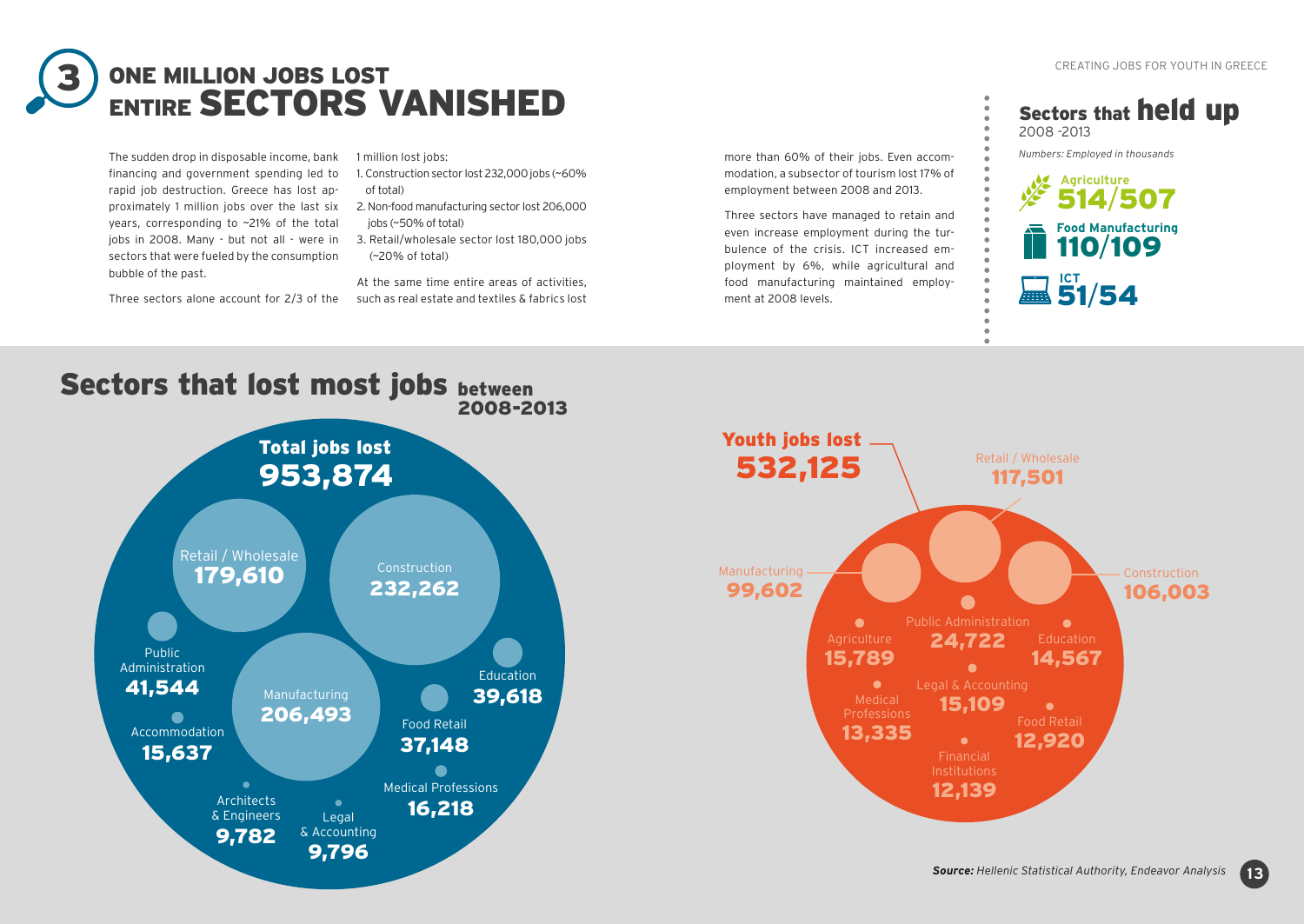

Young people have been disproportionately hit by unemployment. However, only half of youth unemployment is due to the economic slowdown. The other half is due to the fact that young Greeks have been outsiders in a labor market that has continued to favor insiders - even in times of cirisis.

Although under 35's represent less than half of the 35+ population, the jobs lost in the youth sector correspond to 55% of the total jobs reduction. If job destruction was proportionate to the population, unemployed youth would total 400,000. Even if the unemployment rates followed the pre-crisis pattern, the figure would be 500,000. Instead, it is higher than 600,000.

To make matters worse, due to the hire freeze, entire subsectors shut down jobs for youth, while they sustained or even increased their 35+ workforce. The insider/ outsider disadvantage for youth is fiercer than ever.

• **In agriculture:** the sector maintained the total number of jobs at the expense however of young people. The sector now employs ~10,000 more Greeks of an older age, but destroyed ~17,000 jobs for young Greeks. It is a myth that there has been massive job creation in primary sector for youth.

• **In food manufacturing:** the sector maintained the total number of jobs at the expense of ~7,000 youth jobs.

• **In accounting and legal professions:** the total number of employed accountants and lawyers aged 35+ increased by ~5,000 over the last 5 years. However, the number of jobs for youth in the sector dropped by ~15,000. The entire job destruction burdens

young Greeks.

• **In medical professions:** 82% of the ~16,000 lost jobs are youth jobs.

• **In the financial sector:** In the entire sector, ~9,000 jobs were lost. Youth lost ~12,000 jobs.

• **In advertising:** Almost 100% of total jobs lost were jobs previously held by youth.

Positive job creation for youth exceeding the 35+ age group was seen in three sectors only:

**1. Social sector 2. ICT 3. Admin and secretarial support**

#### In short:

More than 1 million jobs were lost. The chronic disadvantage of youth, which has translated into youth unemployment rates even higher than before the crisis, was further aggravated in the years of recession.

Greek youth not only suffered from job destruction that was due to economic slowdown. They suffered even further from the fact that they are outsiders in a labor market that favors older employees. **As a result, even in sectors that managed to retain total employment, there was still uncontrolled job loss for youth. More so, this is the case in professions that have been the traditional dream for the Greek family: lawyers, doctors, bank employees.** Youth seem to seek a way out mainly in sectors that are either underdeveloped (e.g., the social sector), or require skills only they have (e.g., ICT). If not, they are offered secretarial positions.

### The fierce insider/outsider game

Net job creation 2008-2013

| <b>Sector</b>                                 | Non youth | Youth     |
|-----------------------------------------------|-----------|-----------|
| <b>Agriculture</b>                            | +9,600    | -16,800   |
| Food<br>Manufacturing                         | +6,100    | -7,100    |
| <b>Legal</b><br>$\frac{1}{2}$<br>& Accounting | +5,300    | -15,100   |
| <b>Medical</b><br><b>Professions</b>          | -2,900    | -13,300   |
| <b>Financial</b><br>l i h<br>Institutions     | +3,600    | $-12,100$ |
| <b>Advertising</b>                            | +800      | $-5,80$   |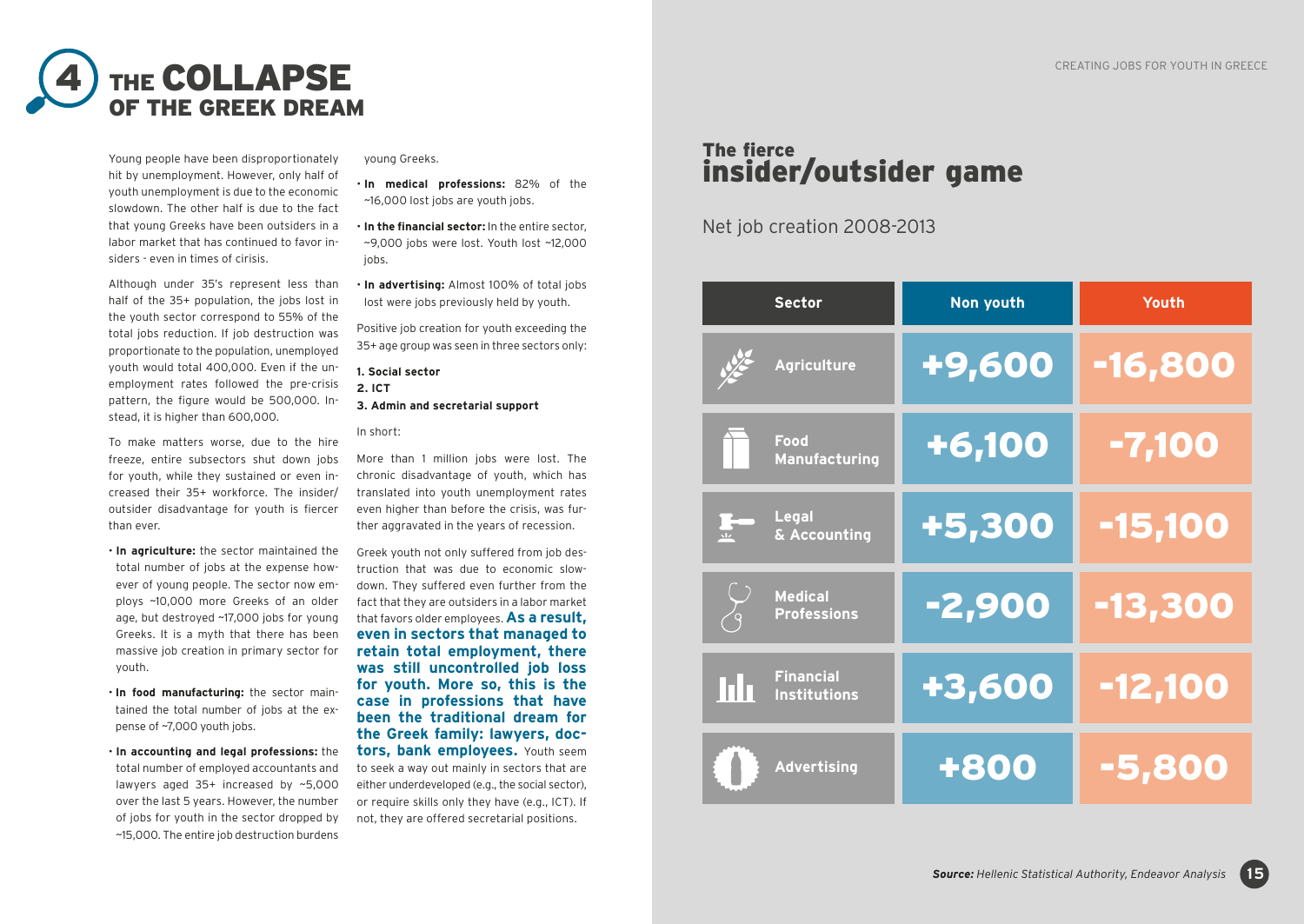

More than 200,000 Greeks, most of them younger than 35 years old, have left the country and are currently employed abroad. This group, typically highly educated and skilled, pursues a career mainly in the EU (71% of total). Within EU, Germany and UK are the most popular career destinations, absorbing more than 50% of migrating Greeks. At the same time there seems to be a clear sectoral segmentation by country, with specific countries absorbing specific professionals (e.g., finance in UK, medicine in Germany, high-tech in US, engineering in the Middle East). Emigration figures were the highest in 2013, tripled in comparison to pre-crisis period, and are expected to remain high in 2014 and 2015, especially since the approximately 35,000 young Greeks studying abroad decide to stay abroad to seek employment and ~46% of Greeks living in the country consider relocating.

On a macro level, this movement is a clear brain drain. On a micro level, it is all about pursuing opportunities where they are, i.e., it helps build the extrovert mentality and skills that the Greek labor market has failed to create.

Young Greek graduates and professionals leave the country to 'earn and learn'. For their brain, drain mainly occurs within Greece. Even when abroad, these internationally mobile Greeks stay well connected with their country and families. They follow local developments and the vast majority of them would consider returning if a good opportunity presented itself or if the general environment significantly improved.

So, beyond brain drain, this trend can turn into brain circulation. Rather than preventing it, the challenge for the country is three-fold:

a. To sustain links to this new generation of international Greeks.

b. To create an environment for them to return to and implant their acquired skills and mindset, especially in two 'windows of opportunity': after 2-3 years of work abroad, and after 8-10 years of work abroad.

c. To retain in the country- at all costs - a critical mass of 'change agents', i.e., young professionals who are willing to explore local opportunities and become the change ambassadors for tomorrow, without being contaminated by the prevailing inertia and misery.









in Germany & UK 50%+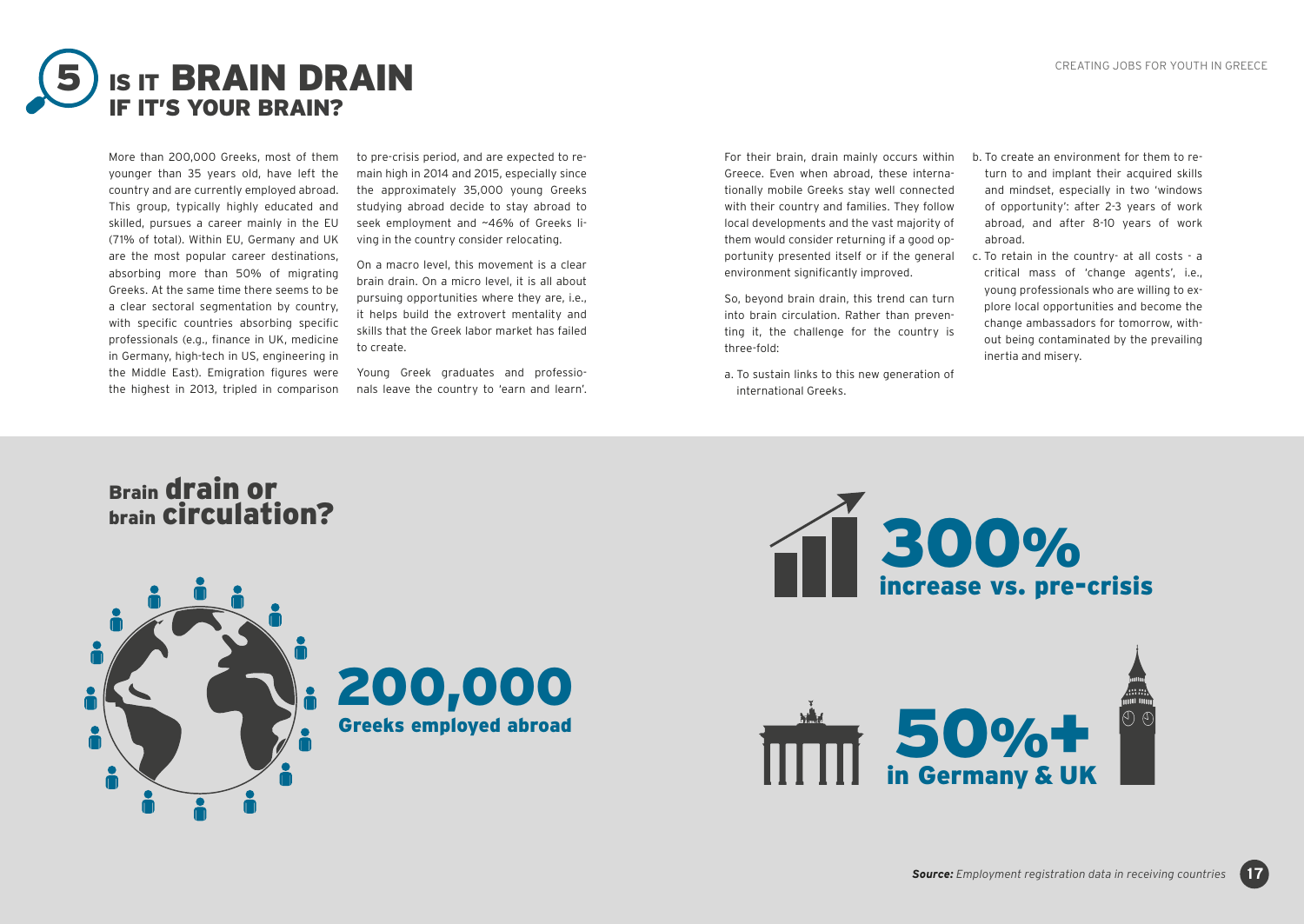

### A. 2/3 of lost jobs are not recoverable. 640,000 will need to change sector

All growth studies that describe a new sustainable growth model for Greece allude to a radically different structure for the country's economy.

In this new structure, specific export-led sectors where Greece possesses some competitive advantage (e.g., agri/food, tourism, certain manufacturing activities, ICT, greentech, logistics) will need to aggressively grow to replace a share of activity previously allocated to other sectors.

Assuming that the required reforms for such a large-scale change are indeed legislated and implemented, this reasonable growth agenda would have some obvious and radical consequences in the structure of the job market. These consequences are systematically underestimated.

As the country shifts to a different sector mix, the workforce will need to move between sectors, develop new skills and relocate.

We estimate that of the million jobs lost, 640,000 cannot be recovered within the same sectors even over a period of ten years.

These jobs used to be found in sectors that were fueled by an unsustainable boom, e.g., in retail or construction, but have now crashed and are not expected to recover soon to pre-crisis levels. As a result of this partial recovery of activity, a large number of previous employees of the sector will have to seek opportunities in other sectors when they are created.

Again, we estimate this number will be 640,000.

### B. 500,000 residents of Athens and Thessaloniki will need to relocate

There is no doubt that Greece should further develop the tourism and agricultural sectors over the next year. It makes sense.

To do so, there needs to be a significant shift from urban centers to Greece's periphery in order to boost activity and employment in the respective sectors. Contrary to what is believed, there still has not been a massive movement out of cities like Athens and Thessaloniki towards the Greek periphery.

To date, these internal movements are estimated at only a few thousand.

Based on the optimistic growth estimates and the sectoral shifts described above, the required population relocation out of the large urban centers is estimated at over half a million.

### Greece's aspired growth model





are not recoverable  $2/3$  of lost jobs

will need to shift sector 640,000

will need to relocate 500,000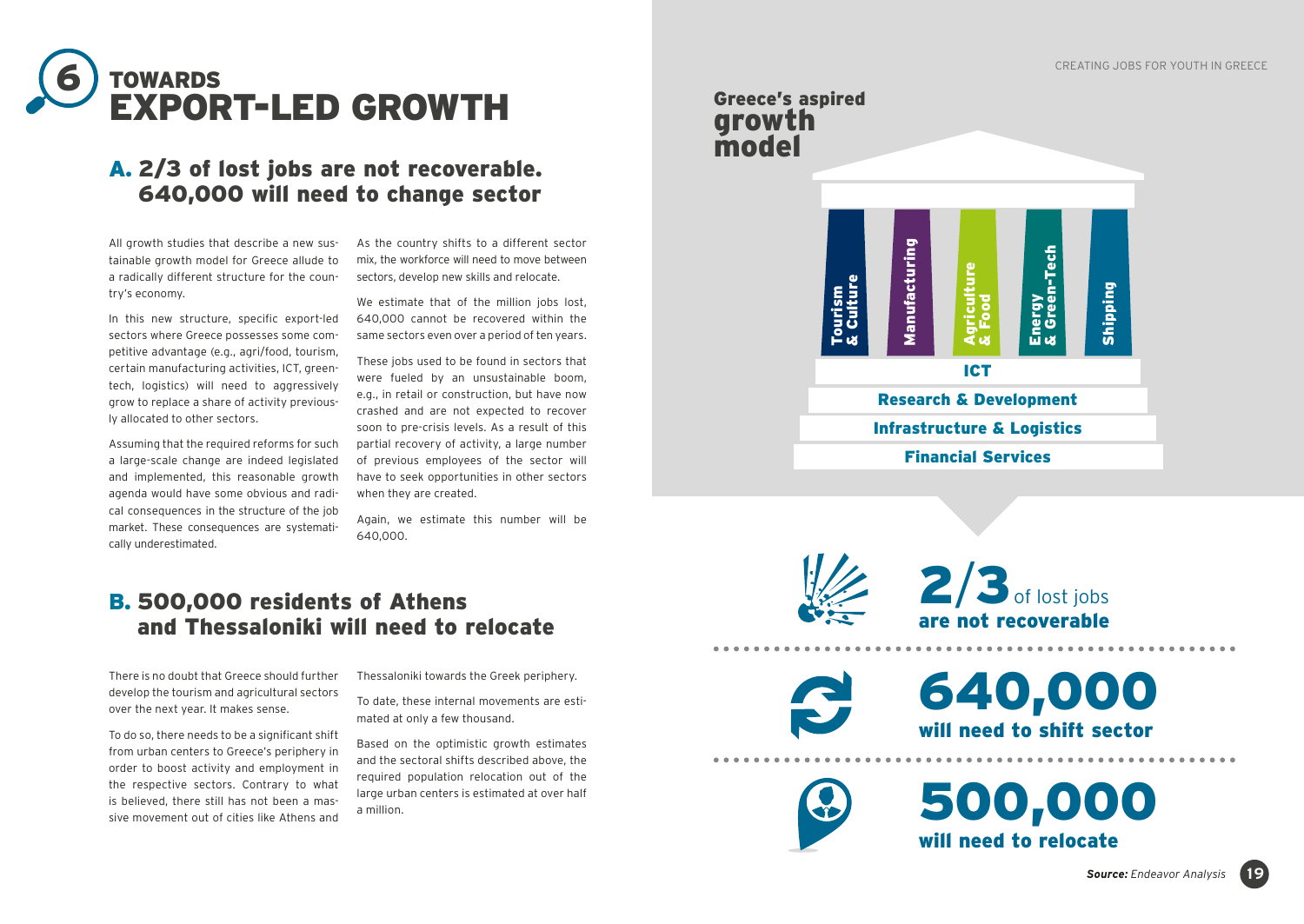### WHO WILL CREATE THE NEW JOBS? A CLEAR **EMPLOYER GAP** 7

All job creation before the crisis was attributed to SMEs. In absolute terms it was actually led by micro companies (<9 employees) that grew horizontally, i.e., grew in number, not in size. In the years before the crisis, the total number of companies kept increasing, with each company steadily employing an average of 1.8 employees. These companies mainly addressed local consumption needs, as a self-employment solution that does not create employment for others and apparently lacking the required structure to offer proper employee development or address an international audience.

On the other hand, although large companies in Greece may have created decent organizational and operational structures, they have been - on the whole - net job destructors even during the 'good' pre-crisis

times. Only 22% exhibited positive employment growth between 2002 and 2009, which however was not enough to counterbalance the total job destruction from the rest. Obviously, the crisis disproportionately hit the smaller companies, which lost a significantly higher share of employees compared to the larger ones.

In addition, the quality of employment as described by employees, and especially youth, is disappointing:

More than 70% of youth believe that employers do not invest in coaching or training their employees, that there are no career prospects or development path and that there is a clear mismatch between their role and qualifications. Dissatisfaction is even higher as far as compensation is concerned.

It is important to note that company size appears to be largely correlated with employee happiness. The smaller the company, the lower the satisfaction across areas, driven by the lack of appropriate structure and policies for employee development, reward schemes and role allocation.

Clearly, the aspired export-led growth and the required transformation of problematic sectors of economic activity cannot be supported (let alone be led) by companies that lack appropriate size, focus, and the required organizational, operational or financial structure. Similarly, the vast majority of large companies cannot lead job creation either, since they failed to do so even during the happy times of the past.

In short, of the existing companies in Greece, 99.5% cannot support massive job creation, let alone youth job creation in the years to come.

#### **So who can create jobs?**

There is a very small minority of 0.5%, corresponding to 3,000 existing high-growth companies of various sizes which have the fundamentals to rapidly grow and absorb significant shares of the unemployed.

Out of these 3,000 high-growth companies, ~2,900 are currently micro, small or medium, and ~100 are large. All of them are in an aggressive scale-up mode, expanding their operations, transforming their sectors and typically addressing international markets.

### Current companies cannot support job creation



### Low quality of employment 을,

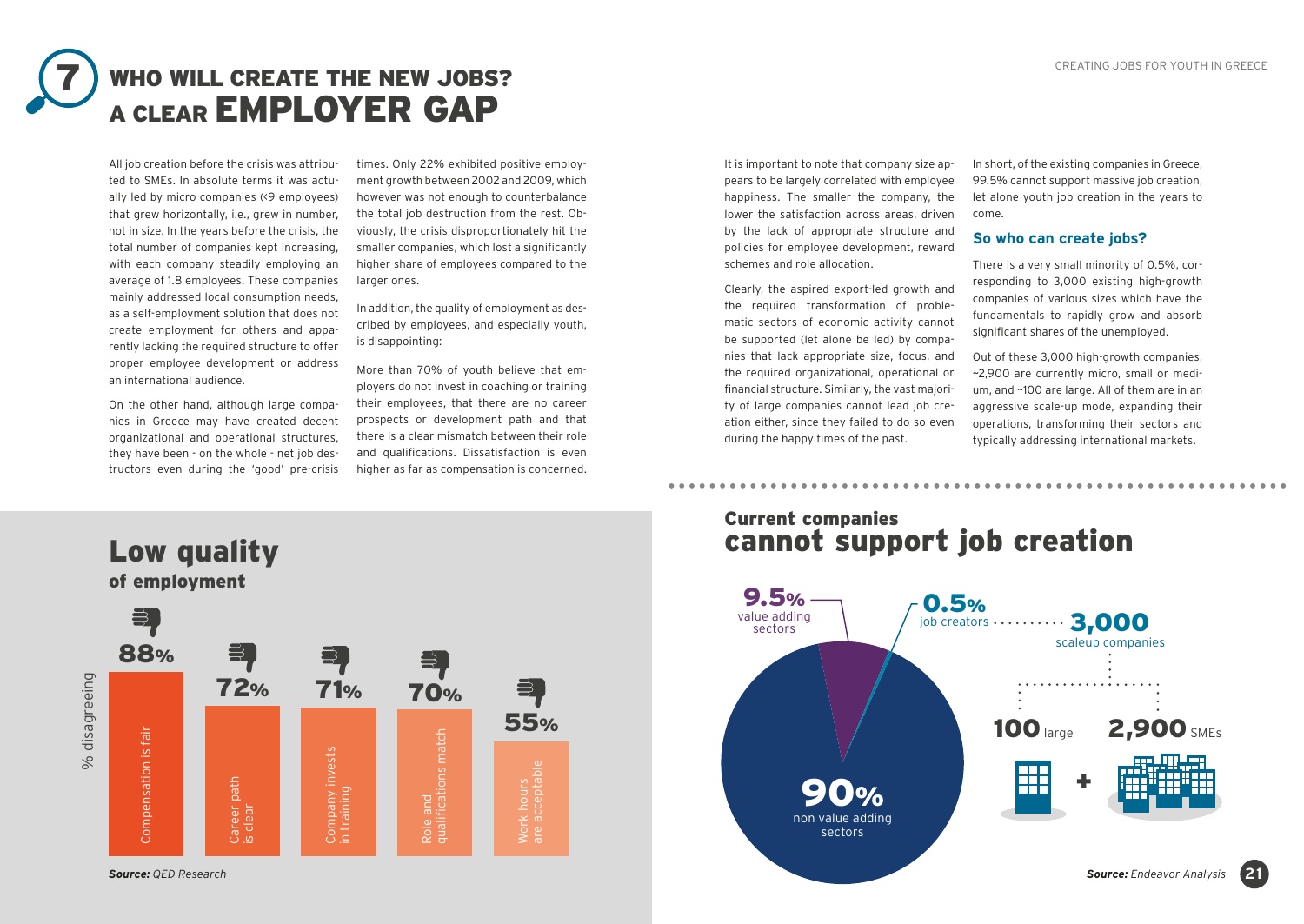However, all these 3,000 companies combined cannot create the missing one million jobs or 600,000 youth jobs. They can collectively create up to 200,000 new jobs, 100,000 of which for youth both directly and indirectly. 80% of these jobs are expected to be created not by large companies, but by SMEs scaling up.

This leaves a substantial 80% of new jobs (85% of youth jobs) that need to be created by new companies.

To cover this gap, Greece needs 10,000 new high-growth companies, which will rapidly grow to reach a critical size of ~50 employees each. Along with the 3,000 existing highgrowth companies, this group of entrepreneurs will transform Greece's economy, labor market and society and restore unemployment to sustainable levels.

This is the 'sweet spot' where growth becomes exponential, job creation increases, appropriate structures are put in place and

employee satisfaction improves. It is the transition stage from micro/small to medium and beyond. That is the area on which Greece should primarily focus.

### 10,000 new high-growth companies will drive job creation



### 1,000,000 new jobs



600,000 new youth jobs



100,000 from existing companies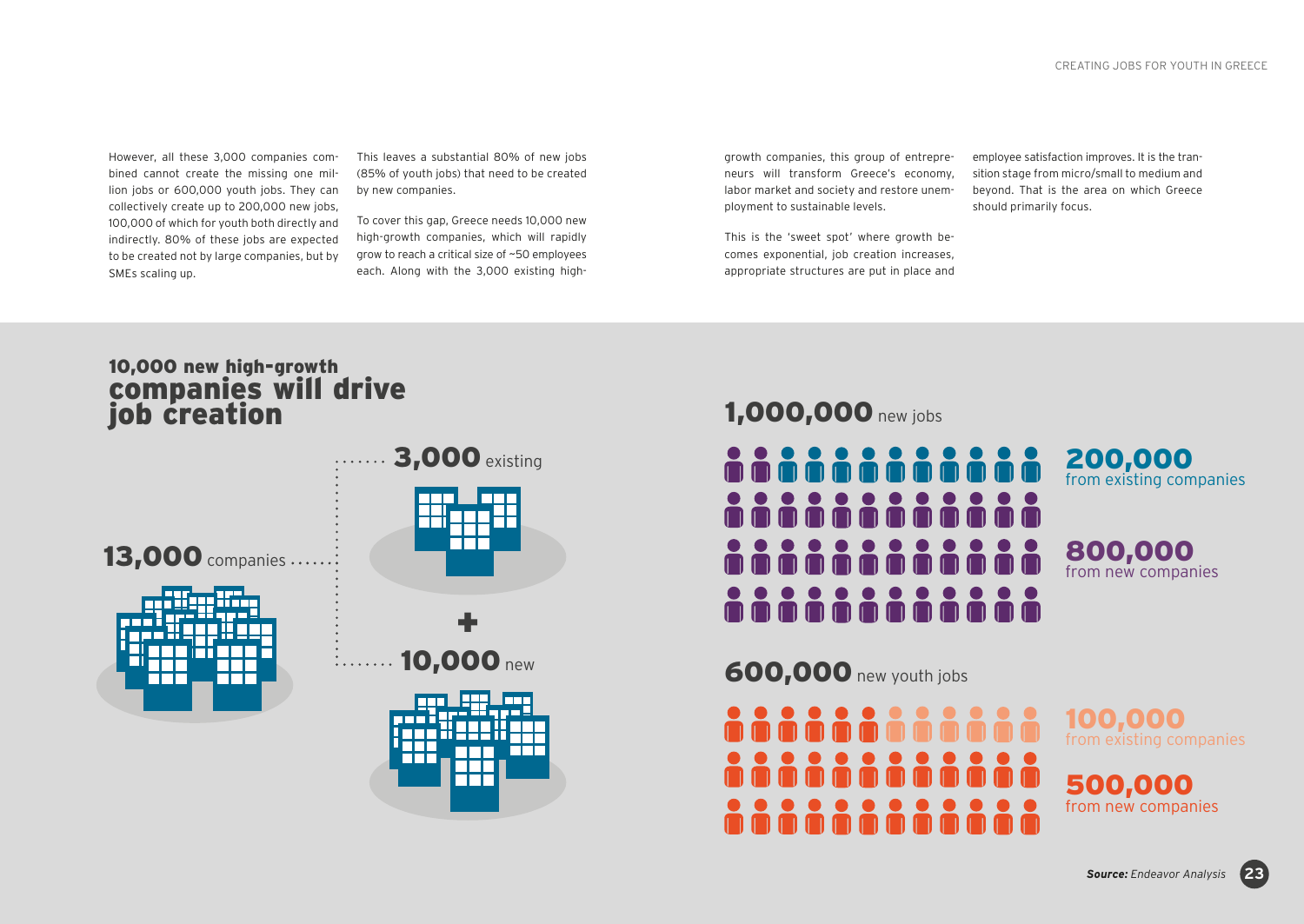

Yes. It is more a matter of how long it will take, which will be determined by the prevailing environment for company launch and scale-up.

Today, ~40,000 new companies are established every year in Greece. However, only 10% (4,000) focus on relevant sectors and less than 400 demonstrate higher probability for growth. Only 40 are truly high-impact. Based on today's pattern, it will take Greece

approximately 20 years to create the number of high-growth companies needed to transform its economy and bring down unemployment.

Obviously, 20 years is too long. So, what would it take to create the necessary number of high-growth companies within seven years?

**a. We do not need more new companies every year:** The existing number of 40,000 new companies every year is already high for Greece's size.

- **b. We need tripling of the share of companies focusing on high value adding**  sectors: This figure - currently standing at 10% - needs to triple to a decent 30% within 2 years maximum. 30% may still sound low, but this shift represents a major change in the mindset that has been dominant for decades.
- **c. We need doubling of their success rate:** Currently, this probability is around 10% and needs to increase to 20% within 2 years maximum.

Creating the change described above will allow Greece to create a total of 10,000 new high-growth firms of medium size, which in combination with the existing 3,000 highgrowth companies can create 1 million new jobs within seven years.

### Creating 10,000 new high-growth companies in 7 years

Same number of new companies per year (~40,000)







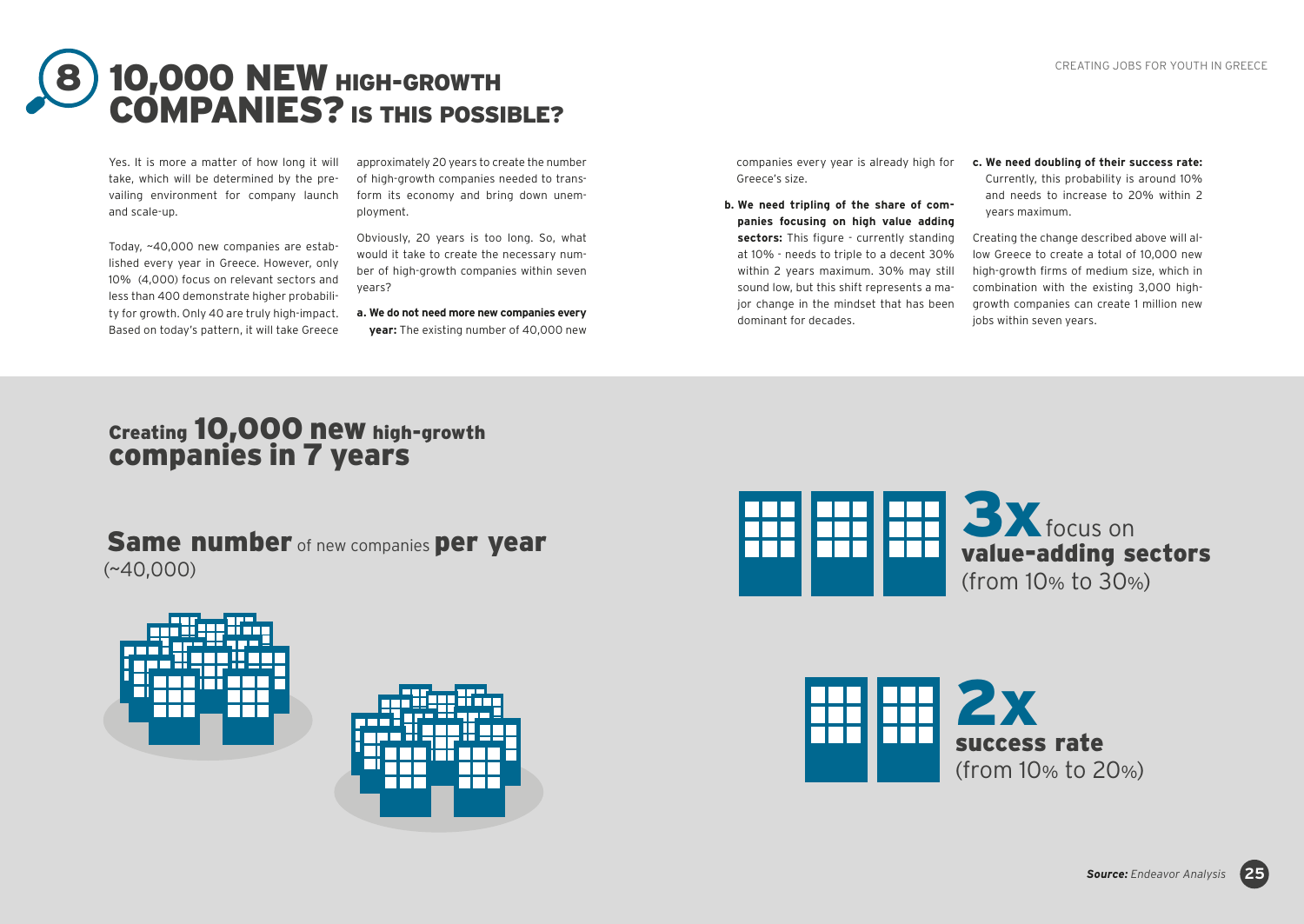

There is currently a booming start-up community in Greece.

The number of new startups has increased 9 times since 2010 and this figure almost doubles every year. With the support of recently established funds and more than 60 supporting institutions, Greek startups will play a critical role in the country's effort to establish sustainable growth.

It should be made clear: Greece needs startups. Not only to create jobs. More so, to create role models that will inspire others to create more startups that will eventually lead to more scale-ups. More scale-ups should be the end-goal, since they will drive job creation across sectors in the years to come.

The total number of startups in Greece is of course very low compared to the daunting figure of 10,000 new high-growth companies and 1 million new jobs needed. The gap is even bigger, given that only a fraction of startups are really high-impact, plus they are overly geared towards specific sectors (e.g., ICT).

#### But that is fine.

We should not burden these early startups with the responsibility to create hundreds of thousands of jobs today. Instead, we should leverage them in order to:

- **a. Change the perception of entrepreneurship and create healthy role models for the larger masses of Greeks, especially Greek youth.**
- **b. Enforce innovation, extroversion and collaboration as a key pre-requisite for business success.**
- **c. Create true success stories, that will drive – if not job creation – transformation of their sectors.**

There is huge pressure and publicity surrounding Greek startups, both nationally and internationally. Recently, public money has been invested in the country's emerging ecosystem, plus there has been an increase in the number of 'mentors' and 'experts'. There is a clear risk of missing pure business focus for the 'local star' syndrome. Therefore, support to Greece's emerging entrepreneurs should be provided with care, in a targeted way and calibrated to serve true business expansion needs.

We need more and better startups.

New entrepreneurial activity and corresponding support should expand, in order to:

- **a. Cover the entire set of sectors where Greece holds some competitive advantage, i.e., beyond ICT that is currently the main focus.**
- **b. Cover not only early stage startups or business ideas, but also more mature companies in their scale-up phase.**
- **c. Reach not only young graduates, but also the more seasoned professionals that seem to have higher success rates.**

By sustaining the current increase in the number of startups, calibrating their sectoral focus and pulling in more experienced professionals in the entrepreneurial journey, Greece can achieve the required number and quality of new entrepreneurial ventures.

However, more startups is only the first part

of the journey. Actually, it is the piece of the puzzle where Greece seems to be performing relatively well, also with the business startup procedures significantly improved over the last years on the regulatory front as well.

The most important piece that is directly linked to job creation and economic growth is the scale-up factor. I.e., how the high-potential companies (startups or not) can actually scale-up their operations and create a large number of jobs within the country.

This is still a painful area for Greek entrepreneurs and involves the already known set of regulatory, licensing, market or financial barriers that need to be overcome for a company to sustain revenue and employment growth.

In short, startups are not the end objective. They are in great part the means for achieving the ultimate objective which involves changing mentalities and creating more scale-up companies, which in turn drive the long-needed creation of jobs.

### Startups still not sufficient to address job gap

new high-growth 10,000

companies required

But they are critical in establishing a new growth era 9x

increase since 2010

80x investment received since 2010 • supporting institutions

Healthy role models

in the making

Success stories

>60

**27**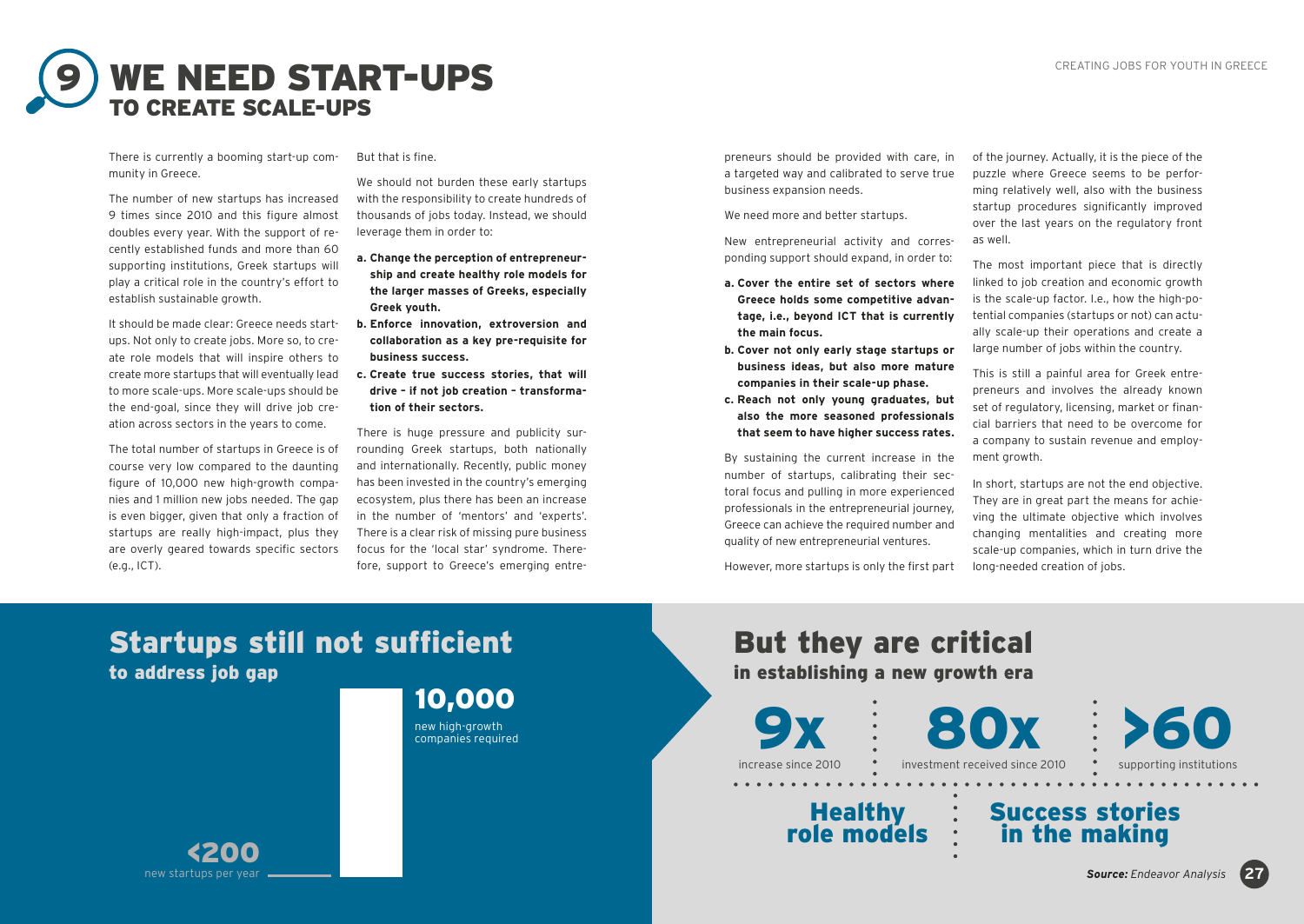

Both youth and general unemployment should not be viewed solely as an input to Greece's aspired growth model. It is mainly an output of the failed growth model of the past. Therefore, the key question should not be: 'There are 640,000 unemployed young people, what should we do with them?'. Instead it should be: What role will youth play in leading sustainable growth for the country?'.

In this context, youth need to lead - and not follow - the transformation of Greece, in a dual role.

- a. As entrepreneurs that already lead or will create some of the country's high-growth companies
- b. As high-potential employees that will become the engine for growth

Are Greek youth ready, capable and willing to assume such a leadership role?

**The Greek State and society have done very little to infuse extroversion, creativity and collaboration into the country's younger generations. However, Greek youth demonstrate an inherent flexibility, mobility and willingness to drive change.** 

#### **And they will do so.**

For decades, Greece has done extremely little to provide youth with decent quality education, job market readiness or even broader well-being. International statistics demolish the perception of a cohesive society although - in theory – solidarity, especially towards youth, has always been the case. The crisis has aggravated longstanding problems across many areas within Greek society.

#### **Reality #1:** Greek youth are not over-educated and are not offered proper quality of education; bright exceptions increasingly emerge

It is a myth that Greeks are in general more educated than their counterparts in EU or OECD: In fact a lower proportion of youth attain tertiary education with a large number not even attending high school.

On the contrary, it is true that as a whole, the Greek education system is ineffective and ranks last in Europe: Primary and secondary education results are miserable, with the average Greek student scoring less that the OECD average in basic skills (reading, math, science); the average quality of tertiary education institutions is also considerably low and further deteriorating.

On the positive side, there are increasingly some bright examples of academics that are sources of inspiration and university efforts that teach entrepreneurship and bring education closer to the job market.

#### **Reality #2:** Education and employment preferences do not follow job market trends

The most popular tertiary education specializations are the ones that have been hit the hardest by the crisis and often lead to higher unemployment rates upon graduation. For example medical, or law schools are still the most popular (based on admission grade), but they correspond to extremely unfavorable areas of employment. Unfortunately, this sticky preference to specific education areas is typically not a result of personal passion, but mainly a social stereotype, enforced by family perceptions.

At the same time, 78% of employers report specific areas where they cannot find sufficient talent. **However, there does not seem to be a widespread employee skill gap, which in any case seems to be significantly lower than the employment gap described above.** 

### Reality #1 Greeks are not properly educated Reality #2 Seeing opportunities





#### *Source: QED Research*

**29**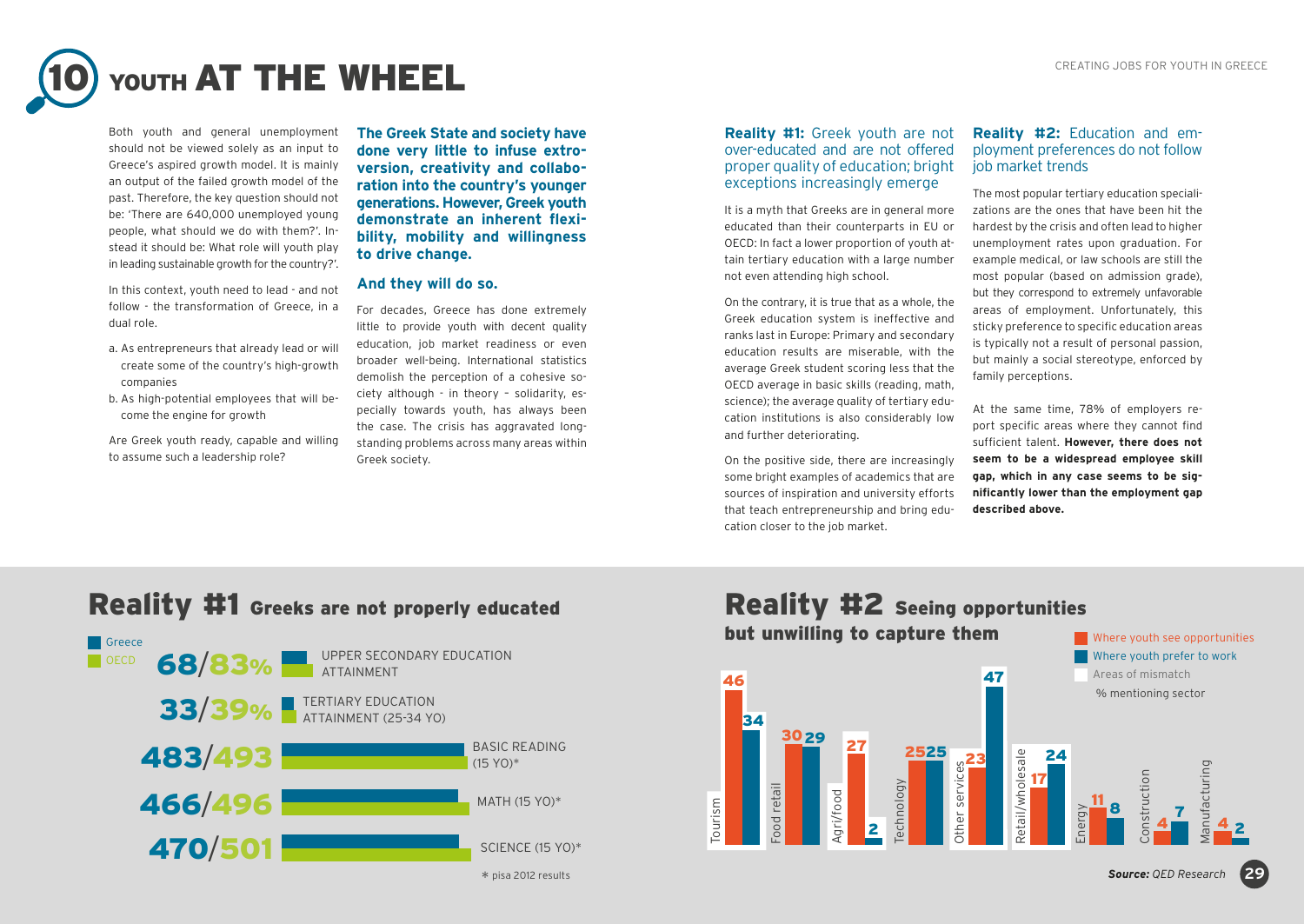#### **Reality #3:** Greek youth are ill prepared for job market

More than 80% of both youth and employers believe that the Greek education system does not provide adequate guidance of preparation for the Greek market. At the same time, Greek employers experience as a major weakness in candidate employees.

On the other hand, 87% of open job positions require at least 2 years of practical experience.



So how does a young graduate attain the required experience?

Theoretically, one way would be internships. Young Greeks believe in them as a tool that will increase their chances to find a job. However, 75% of them have never participated in an internship program. To make matters worse, the way internships are structured

today does not seem to significantly increase chances to secure employment. Job placement is overall the same for people with and without internships on their CV.

#### **Reality #4:** Employment support programs are unknown and unleveraged

78% of young Greeks have little or no knowledge of public programs for employment support. Surprisingly, the percentage is similar even when the unemployed are asked. Similarly, less than 35% of high-impact employers seem to have made use of such programs.

Less than 7% of employees tend to search for a job through the Manpower Employment Organization (OAED) and less than 5% of quality employers leverage the OAED channel to recruit quality candidates.

#### **Reality #5:** Employment with no proper role, development or compensation

Even the few young Greeks who manage to get a job, come across the realities of the local market. As discussed, a disappointingly high share of employed youth maintain that their role does not match their skills, that they receive no formal or informal development opportunities and that their compensation is unsustainably low. It is important to note that working long hours is not the major concern of young Greeks but rather the lack of quality employment depicted by development opportunities, role assignment and reward.

#### **Reality #6:** Greek youth feel disconnected from Greece's previous governments and generations which they consider responsible for unemployment

A small share of youth (7%) believes that youth themselves are responsible for being unemployed. 16% believe that foreign

governments bear the responsibility. 74% believe that Greece's past governments and generations are the ones responsible. Greece's 'Generation We' is the first to soberly draw a defining line. separating themselves from the country's past and having more in common with young people around the globe than with the country's previous generations.

#### Employers' opinion

**What are the most significant competitive advantages of Greece as an investment destination?**

| <b>Quality of raw material/geographical position/landscape</b> <u>_____________________________51%</u>                                                                                                                             |     |  |
|------------------------------------------------------------------------------------------------------------------------------------------------------------------------------------------------------------------------------------|-----|--|
| Lifestyle                                                                                                                                                                                                                          | 32% |  |
|                                                                                                                                                                                                                                    | 28% |  |
| Quality of partners <b>continues</b> and the continues and the continues and the continuum of the continuum of the continuum of the continuum of the continuum of the continuum of the continuum of the continuum of the continuum | 8%  |  |
| Infrastructure                                                                                                                                                                                                                     |     |  |

Despite the complete lack of a support system that nurtures high-impact citizens, Greek youth are:

- **a. Domestically and internationally mobile:** More than 55% are willing to relocate within Greece in pursuit of a promising job opportunity; almost half are willing to move abroad.
- **b. Private-sector focused:** More than 60% would prefer a job in the private rather than in the public sector, even if compensation was equal.
- **c. Entrepreneurial:** Despite the fact that more than 70% of youth believe that the business environment in Greece is nega-

tive in all aspects (transparency, financing, bureaucracy), more than 50% are interested in exploring and pursuing entrepreneurship opportunities.

**d. Aware of opportunities:** Young Greeks understand that Greece's main competitive advantages rest in productive sectors. They assess tourism, agri/food and technology within the top-5 sectors that are attractive for new entrepreneurial ventures. On the downside, food outlets and retail are also considered attractive, as they are still believed to be a source of 'easy money'.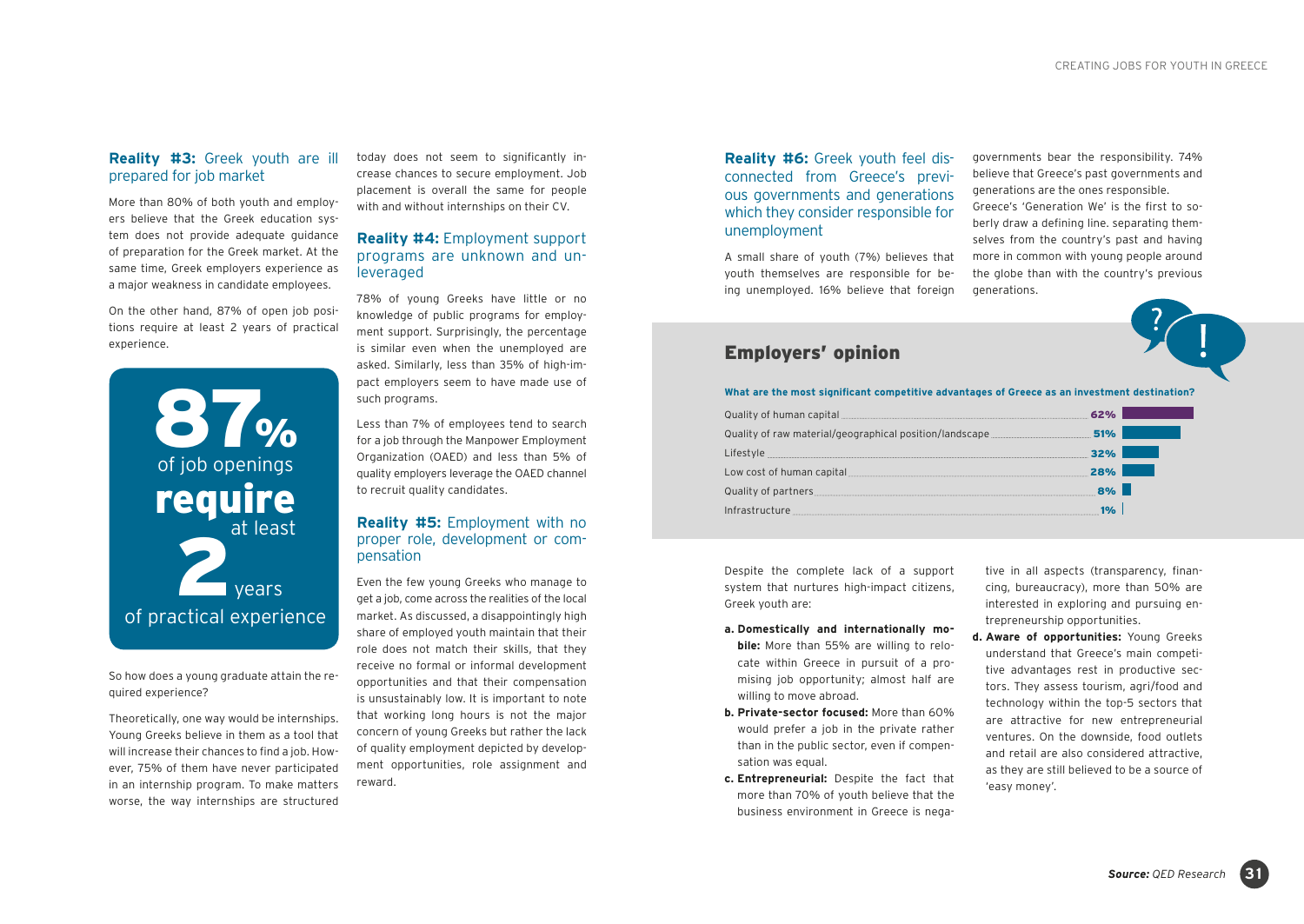- **e. International citizens:** More than 85% are regular internet and social media users and consider themselves global rather than national citizens.
- **f. Optimistic and positive:** More than 55% of youth believe that things can and will become better for them in the next 2 years. The figure increases to 70% for the 5-year projection.
- Based on their combined flexibility/mobi-

lity, entrepreneurial readiness and drive for change, we see five distinct groups of Greek youth.

- **1. The 'change ambassadors':** 9% of Greek youth are flexible to relocate, willing to pursue entrepreneurial activity, properly aware of opportunities and optimistic about their future.
- **2. The 'skeptical':** 6% of Greek youth are flexible, mobile and entrepreneurial, but

do not feel optimistic.

- **3. The 'settled':** 12% of youth feel happy with the way they are, and are not willing to move around or pursue new opportunities.
- **4. The 'disappointed':** 10% of the youth population feel pessimistic about the future, and at the same time are unwilling to pursue alternative employment or entrepreneurship options.
- **5. The 'willing':** 65% of Greek youth are flexible and willing to pursue employment in various locations, or explore an entrepreneurial venture, but are not aware of the proper growth opportunities or value adding sectors that could be relevant to them.

### The Promising Greek youth Five Groups of Greek youth



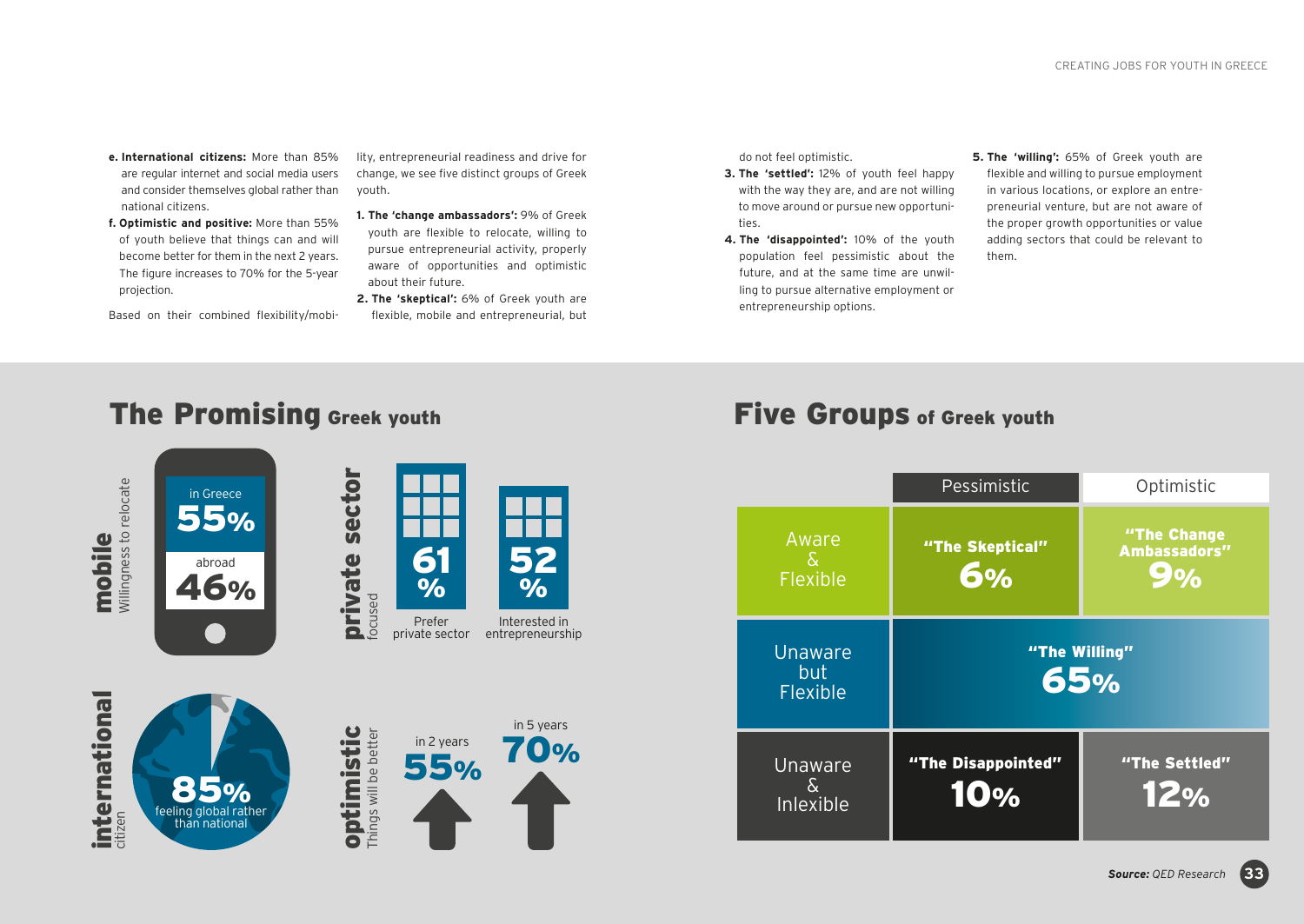### DETAILED RESULTS

| <b>QUESTION</b>                                                                              | <b>HIGH-IMPACT EMPLOYERS</b> | <b>YOUTH 18-34 YO</b>                                                                     |
|----------------------------------------------------------------------------------------------|------------------------------|-------------------------------------------------------------------------------------------|
|                                                                                              |                              |                                                                                           |
| Do you agree that the education system in Greece provides students with the necessary skills |                              |                                                                                           |
| to match market needs?                                                                       |                              |                                                                                           |
| Yes.                                                                                         | 30%                          | 18%                                                                                       |
| No.                                                                                          | 70%                          | 82%                                                                                       |
| Despite high unemployment rates, employers claim that it is difficult to find employees      |                              |                                                                                           |
| with the appropriate skills. Do you agree?                                                   |                              |                                                                                           |
| Yes.                                                                                         | 77%                          |                                                                                           |
| No.                                                                                          | 23%                          | "As we live in the digital era,                                                           |
| Which gaps do you identify in this process?                                                  |                              | we need more developers<br>"with specific skills."                                        |
| Candidates are not specialized in the areas of my interest.                                  | 75%                          |                                                                                           |
| Candidates do not have practical experience.                                                 | 63%                          |                                                                                           |
| Candidates demand higher salaries than what I can offer                                      | 9%                           |                                                                                           |
| Candidates are overskilled                                                                   | 6%                           |                                                                                           |
| Other                                                                                        | 3%                           |                                                                                           |
|                                                                                              |                              | "We need to reinforce                                                                     |
| What suggestions would you make for bridging skills' gap?                                    |                              | entrepreneurial spirit; this applies<br>not only to employees, but also<br>to employers." |
| Better coordination between academic institutions and private sector                         | 78%                          |                                                                                           |
| More specialized education according to market needs                                         | 49%                          |                                                                                           |
| More and better structured Internship programs<br>More intensive on the job training         | 47%<br>34%                   |                                                                                           |
| Other                                                                                        | .1%                          |                                                                                           |
|                                                                                              |                              |                                                                                           |
| Which tools are the most dominant for employees' search?                                     |                              |                                                                                           |
| Online ads.                                                                                  | 55%                          | 40%                                                                                       |
| Our network.                                                                                 | 52%                          | 25%                                                                                       |
| External recruiting companies                                                                | 37%                          | 2%<br>$1\%$                                                                               |
| University Career Offices.<br>Newspaper Ads.                                                 | .15%<br>.11%                 | 19%                                                                                       |
| Manpower Employment Organization (OAED).                                                     | .4%                          | 25%                                                                                       |
|                                                                                              |                              |                                                                                           |
| Have you ever participated in internship programs?                                           |                              |                                                                                           |
| Yes                                                                                          |                              | 24%                                                                                       |
| No.                                                                                          |                              | 76%                                                                                       |
| What is your evaluation of the internship programs?                                          |                              |                                                                                           |
| Positive.                                                                                    |                              | 55%                                                                                       |
| Negative                                                                                     |                              | 25%                                                                                       |
| Neutral                                                                                      |                              | 20%                                                                                       |
| Have you implemented any program of Manpower Employment Organization (OAED)                  |                              |                                                                                           |
| in your company or plan to in the next 1-2 months?                                           |                              |                                                                                           |
| Yes.                                                                                         | 41%                          |                                                                                           |
| No.                                                                                          | 50%                          |                                                                                           |
| Don't know                                                                                   | 9%                           |                                                                                           |
|                                                                                              |                              |                                                                                           |
| Are you aware of any program of Manpower Employment Organization (OAED)?<br>Yes              |                              | 43%                                                                                       |
| No.                                                                                          |                              | 57%                                                                                       |
|                                                                                              |                              |                                                                                           |
| Who do you consider responsible for the high numbers of young unemployed?                    | 49%                          | 58%                                                                                       |
| Greek politicians and government policies.<br>The previous generations.                      | 26%                          | 16%                                                                                       |
| Youth themselves                                                                             | <b>11%</b>                   | 7%                                                                                        |
| Policies imposed by foreign governments on Greece.                                           | 3%                           | 16%                                                                                       |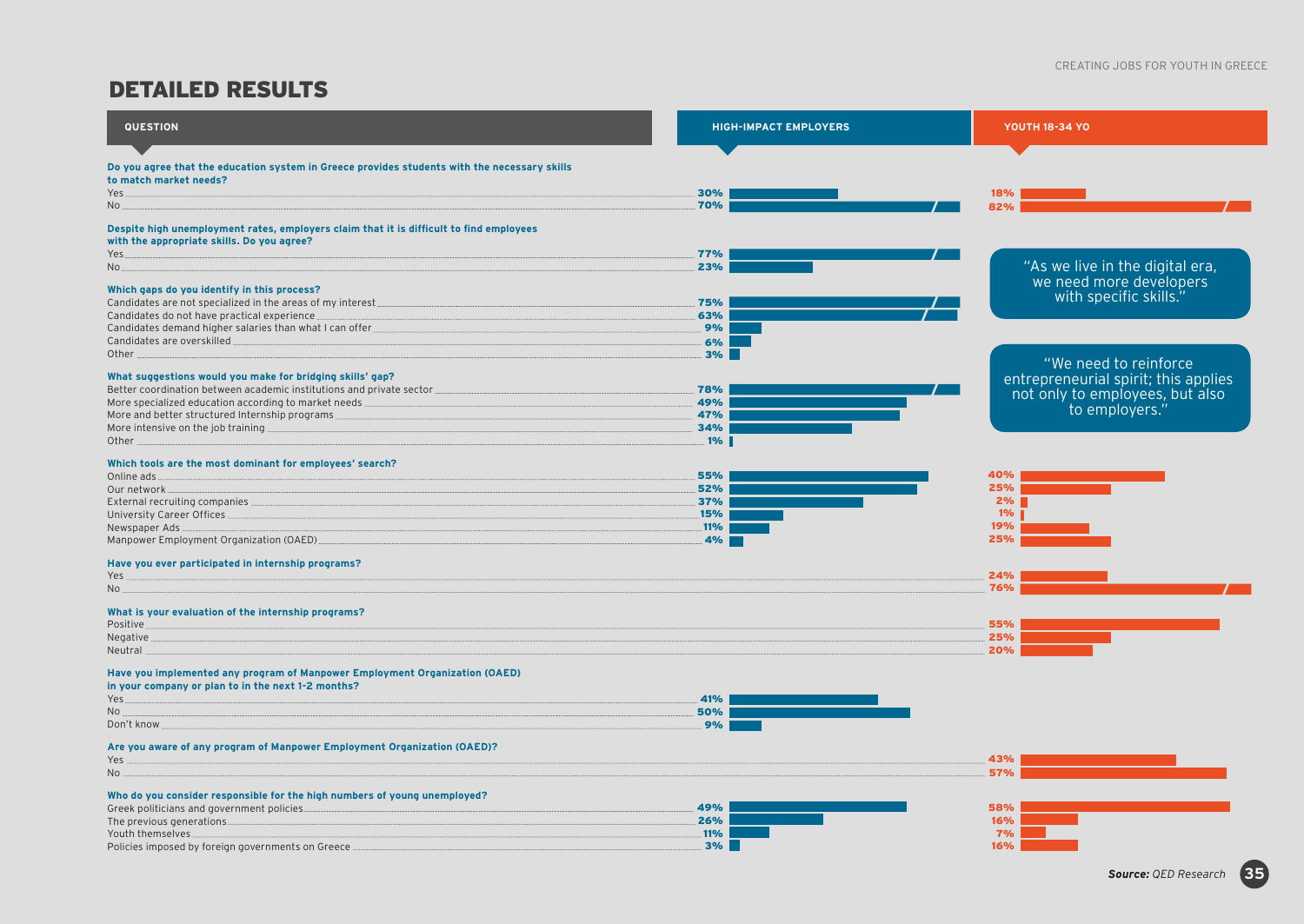#### CREATING JOBS FOR YOUTH IN GREECE

| <b>QUESTION</b>                                                                                                                                                                                                                                                                                                                                                                                                                                                                                                                                                                 | <b>HIGH-IMPACT EMPLOYERS</b>                                                                                                     | <b>YOUTH 18-34 YO</b>                |
|---------------------------------------------------------------------------------------------------------------------------------------------------------------------------------------------------------------------------------------------------------------------------------------------------------------------------------------------------------------------------------------------------------------------------------------------------------------------------------------------------------------------------------------------------------------------------------|----------------------------------------------------------------------------------------------------------------------------------|--------------------------------------|
| Do you consider relocating in another city in Greece?<br>$No$ .<br>Don't know<br>Do you consider relocating abroad?<br>Don't know                                                                                                                                                                                                                                                                                                                                                                                                                                               | People don't leave the country<br>in pursuit of the big dream,<br>but because<br>they cannot live here."                         | 55%<br>42%<br>3%<br>46%<br>52%<br>2% |
| Are you ready to relocate now in another city in Greece?<br>$\hfill\mathsf{NO}\quad\hfill\ldots\hfill\ldots\hfill\ldots\hfill\ldots\hfill\ldots\hfill\ldots\hfill\ldots\hfill\ldots\hfill\ldots\hfill\ldots\hfill\ldots\hfill\ldots\hfill\ldots\hfill\ldots\hfill\ldots\hfill\ldots\hfill\ldots\hfill\ldots\hfill\ldots\hfill\ldots\hfill\ldots\hfill\ldots\hfill\ldots\hfill\ldots\hfill\ldots\hfill\ldots\hfill\ldots\hfill\ldots\hfill\ldots\hfill\ldots\hfill\ldots\hfill\ldots\hfill\ldots\hfill\ldots\hfill\ldots$<br>Don't know<br>Are you ready to relocate abroad now? | "Those who do not want<br>to leave the country,<br>stay because of the lifestyle."                                               | 36%<br>61%<br>3%<br>33%<br>64%       |
| Don't know<br>With equal compensation, would you prefer to work for the public or private sector?<br>Private sector<br>Public sector<br>None<br>Would you be interested in starting your own business?                                                                                                                                                                                                                                                                                                                                                                          | "I don't like<br>the public sector mentality<br>of sitting around, doing nothing.<br>I like mobility and creativity!"            | 3%<br>61%<br>37%<br>2%               |
| No<br>Don't know                                                                                                                                                                                                                                                                                                                                                                                                                                                                                                                                                                |                                                                                                                                  | 52%<br>46%<br>2%                     |
| <b>Evaluation of business environment in Greece</b><br>Positive.<br>Negative<br>Don't know                                                                                                                                                                                                                                                                                                                                                                                                                                                                                      | "I believe in production as it leads<br>to a more stable economy.<br>We need incentives and benefits                             | 28%<br>70%<br>2%                     |
| Evaluation of business environment in terms of transparency<br>Positive.<br>Negative<br>Don't know.                                                                                                                                                                                                                                                                                                                                                                                                                                                                             | to build our own business<br>in production sectors.<br>Production can help the economy<br>more than services. There is           | 18%<br>80%<br>2%                     |
| <b>Evaluation of business environment in terms of financing</b><br>Positive.<br>Negative.<br>Don't know                                                                                                                                                                                                                                                                                                                                                                                                                                                                         | no future for food retail and<br>services. We need light industry,<br>agriculture and technology to<br>create sustainable jobs.' | 18%<br>79%<br>3%                     |
| <b>Evaluation of business environment in terms of beaurocracy</b><br>Positive.<br>Negative.<br>Don't know                                                                                                                                                                                                                                                                                                                                                                                                                                                                       |                                                                                                                                  | 10%<br>89%<br>1%                     |
| Do you believe living in Greece will become better over the next 2 years?<br>Yes<br>No.                                                                                                                                                                                                                                                                                                                                                                                                                                                                                         | 62%<br>38%                                                                                                                       | 55%<br>43%                           |
| Do you believe living in Greece will become better over the next 5 years?<br>Yes.<br>No.                                                                                                                                                                                                                                                                                                                                                                                                                                                                                        | 96%<br>4%                                                                                                                        | 70%<br>26%                           |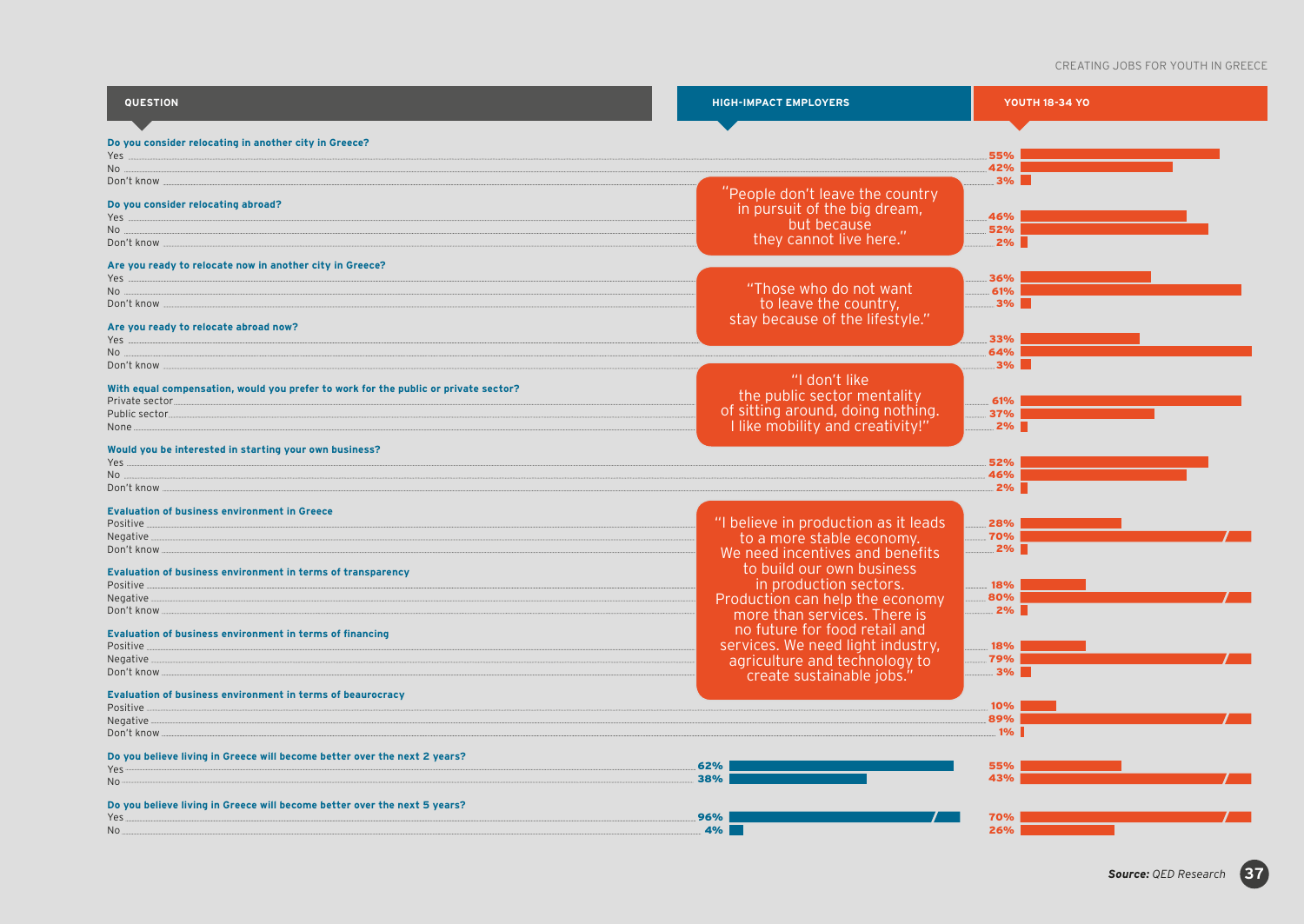## THE CALL TO ACTION **CREATING JOBS FOR YOUTH IN GREECE**

Initiatives for rapid job creation, especially regarding youth, should not be confused with the uniform social policies that aim at the short-term support of the unemployed. The objective of social policies should be to provide a minimum standard of living, safety, health and education for everybody in need, while rapid job creation aims at leveraging the most effective tools and manpower to create as many sustainable jobs as possible, as soon as possible. The former is primarily a social welfare topic, while the latter concerns economic development; they are certainly linked but not identical.

In this context, instead of trying to rectify a largely malfunctioning labor market, it makes more sense to focus all available resources on:

- Reinforcing what already exists and works (small set of existing high-growth companies, rising number of startups, high-potential youth, emerging initiatives for quality education)
- Building from scratch, rather than just fixing
- Connecting all the above

#### **What would the above practically entail?**

- **1.** Identifying and focusing resources on the small set of 3,000 existing high-growth companies:
- **a. Identify the set of high growth firms.** Hard criteria are used to identify

Greece's top 2,900 SME and 100 large high-growth companies. These include track records in revenues and employee base over the last years, degree of extroversion or transformation effect in sector, and most importantly solid assessment of future growth potential. These are the currently small, medium or large companies that will drive a big share of job creation, but also employee development;

- **b. Support individual high-growth companies, not entire sectors;**
- **c. Provide full range support linked to scale-up,** including favorable financing, tax breaks, easier and quicker access to EU/State support schemes, linked to growth trajectory; facilitate interaction with State authorities;
- **d. Provide incentives for highimpact employers to hire and offer internships to high-potential youth.**
- **2.** Accelerating the creation of 10,000 new high-growth companies:
- **a. Raise the share of companies focusing on relevant sectors:** Raise awareness of attractive sectors, entrepreneurship opportunities and funding options, primarily focusing on areas of talent oversupply (e.g., services), or shortage (e.g., agriculture);
- **b. Attract seasoned professionals into entrepreneurship.** They tend to demonstrate higher probabilities to lead successful businesses, leveraging their own experience and network;
- **c. Create the ground for easy start-up.** Establish the basic processes and flexible structures for fast and simple corporate set-up, maximize use of e-tools for interaction with State authorities;
- **d. Re-route public funds to direct seed-funding.** Create solid business angel networks, offer equity free financing to selected startups based on criteria and international practice; clearly exclude specific types of businesses;
- **e. Expand funding options to non-ICT sectors.** Despite some criticism, the Jeremie structure has had positive effects on the development of an early-stage ICT ecosystem;
- **f. Provide clear incentives linked to rapid scale-up,** similar to those offered to existing high-growth companies (taxation, financing, access to State support and authorities);
- **g. Connect** with existing high-impact companies in Greece and abroad.
- **3.** Introducing youth to high-impact employers and education efforts:
- **a. Improve transparency in career prospects and opportunities;**
- **b. Focus internships on existing and new high-growth companies.** Address the lack of practical experience through promotion of internships in the defined set of high-growth firms, either existing or emerging. They are the most likely to offer high-quality experience to the interns;
- **c. Expand high-quality educational efforts** from public or private institutions and enhance connections between employers and investors; leverage e-learning tools;
- **d. Start** with the youth that can become Greece's change agents.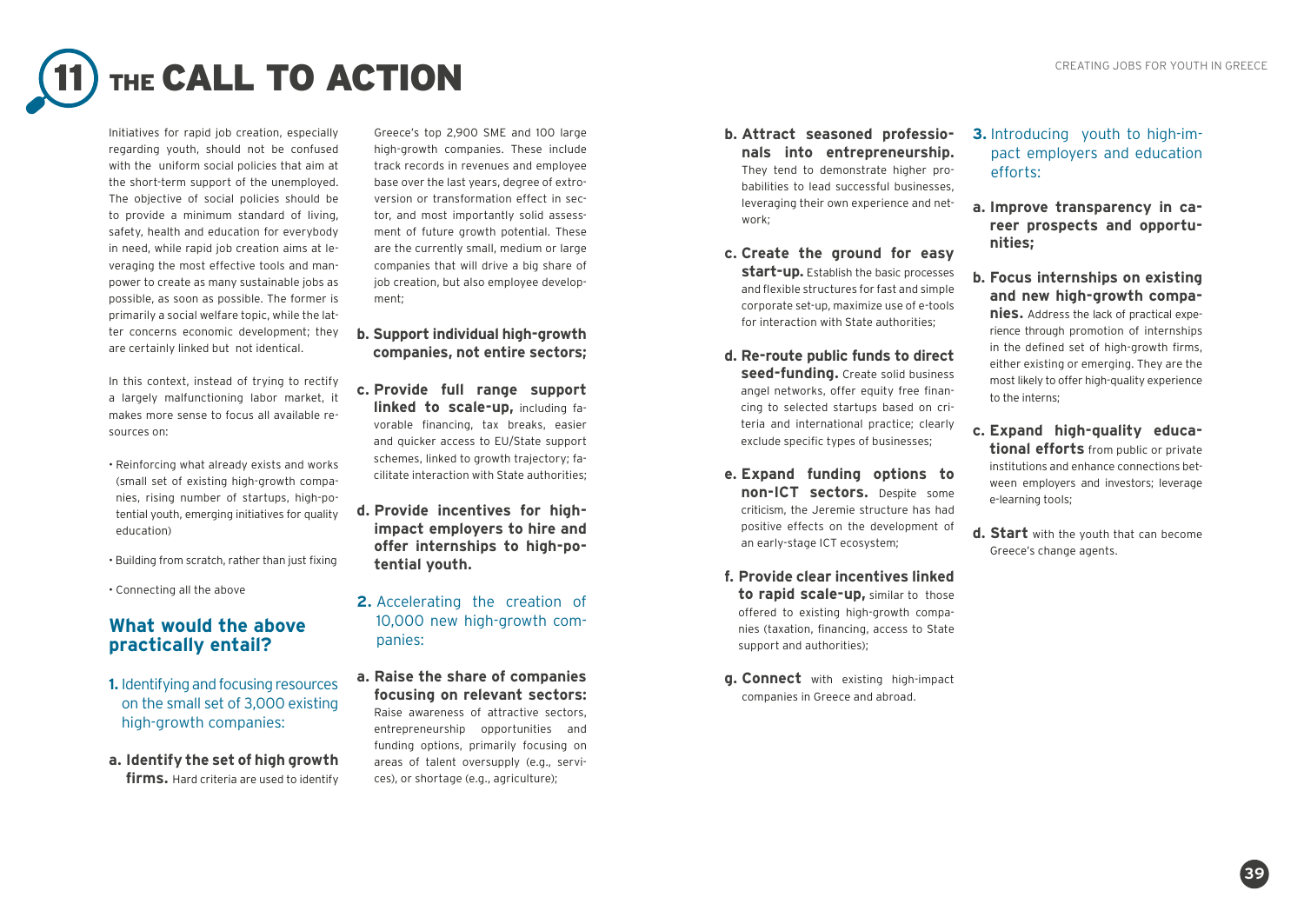## CONCLUSIONS CREATING JOBS FOR YOUTH IN GREECE

After five years, Greece seems to have hit rock bottom. The price of adjustment has been devastating, with severe slowdown of economic activity, sharp reduction of income, and – above all – a surge of unemployment, especially among youth.

Greece lost 1,000,000 jobs during the last five years. More than half come from three sectors - construction, retail/wholesale and manufacturing - while entire areas, such as real estate, practically vanished. Three sectors managed to sustain or increase total employment: agriculture, food manufacturing, and ICT.

Young Greeks were disproportionately hit with more than half a million jobs lost. However, only half of youth unemployment is due to economic slowdown. The rest is due to the outsider disadvantage that youth traditionally have, which became even more intense during the crisis. Entire sectors shut down jobs for youth, although they sustained or even increased their non-youth jobs. These sectors include agriculture and food processing, but also most of the professions considered dream-jobs within the Greek family– doctors, lawyers, bankers, accountants.

In such an environment, more than 200,000 Greeks, most of them young and qualified, have left the country seeking employment abroad. Greek talent mainly moves within Europe, primarily in UK and Germany. Rather than pure brain drain, this movement can evolve into brain circulation, providing Greeks with the extrovert mentality and skills that the local market fails to provide on a large scale.

To establish sustainable growth, it has become clear that Greece needs to focus on specific sectors (e.g., agri/food, tourism, logistics, ICT) where it possesses some structural advantage. Apart from major reforms and infrastructure upgrades, this big shift of economic activity requires the re-skilling and relocation of hundreds of thousands. More than 640,000 will need to change sector, as two thirds of the jobs lost are not recoverable. At the same time, more than 500,000 will need to move out of Athens and Thessaloniki to seek employment in other parts of Greece.

Who can create high-quality jobs in the various sectors of the Greek economy? Not the vast majority of existing companies, either small or large. There is a minority of ~3,000 highgrowth existing companies (~2,900 SMEs and ~100 large) that have the fundamentals to rapidly scale-up and create meaningful jobs. Collectively they can create up to 200,000 new jobs, most of them for youth.

The remaining 800,000 jobs need to be created by new companies. We need approximately 10,000 new high-growth companies with the appropriate extrovert focus and highimpact mentality.

With the current pace and mix of company creation (~40,000 every year, but only 10% focusing on value-adding sectors and only 1% exhibiting significant growth), it will take Greece 25 years to create the jobs needed. Achieving this in less than a decade would require the tripling of efforts focusing on value-adding sectors and the doubling of their success rate. Above all, it would require the creation of a proper business eco-

system which nurtures, supports and connects high-impact ventures.

The current boom in startups is a good beginning. We do not however expect the ~200 startups that are launched every year to create the hundreds of thousands of jobs needed. Especially since most of them are focused on a single sector and only a fraction of them can be considered high-impact. However, as their number doubles every year and as they attract local and international investment, they rapidly change perception of entrepreneurship, establish inspiring role models and create solid success stories. We do need more and higher quality start-ups, better balanced among sectors and appropriately supported from idea to maturity in order to create more scale-ups and spin a multiplier effect.

The young need to lead Greece's transformation. As high-impact entrepreneurs or employees, they have the fundamentals to overcome Greece's chronic resistance to change. The country has done very little to provide young Greeks with proper education, employment opportunities, extrovert mindset, collaborative spirit, and inspiration. However, Greek youth demonstrate an impressive mobility, entrepreneurial attitude and optimism to drive change. ~15% of youth appear to be settled or completely disengaged; the dominant 85% is willing to pursue opportunities where they exist. 9% are ready to become the catalyst of change.

#### **What is missing?**

**• Better transparency** as to where potential truly lies.

- **Better employers** offering more and better opportunities for high-quality education and employment.
- **Selective skill upgrade** mainly through meaningful education and practical experience, led by selected employers and education institutes.
- **Mobilization of youth and inspiration** to step out of comfort zone and consider alternative paths.
- **Introduction** to high-potential employers, entrepreneurs, professionals and academics.

#### **What do we need to do?**

- **Identify and focus resources on the small set of 3,000 existing high-growth companies.**
- **Accelerate the creation and scale-up of 10,000 new highgrowth companies.**

#### **• Connect youth with high-impact employers and education efforts.**

We need a critical mass of change agents to transform Greece's economic model. The tipping point is around 10% of the population, i.e., approximately 1 million employers and employees. We must identify, support and connect those who can get us there; the vast majority of Greek youth, inspired by a few true leaders from Greece's current establishment.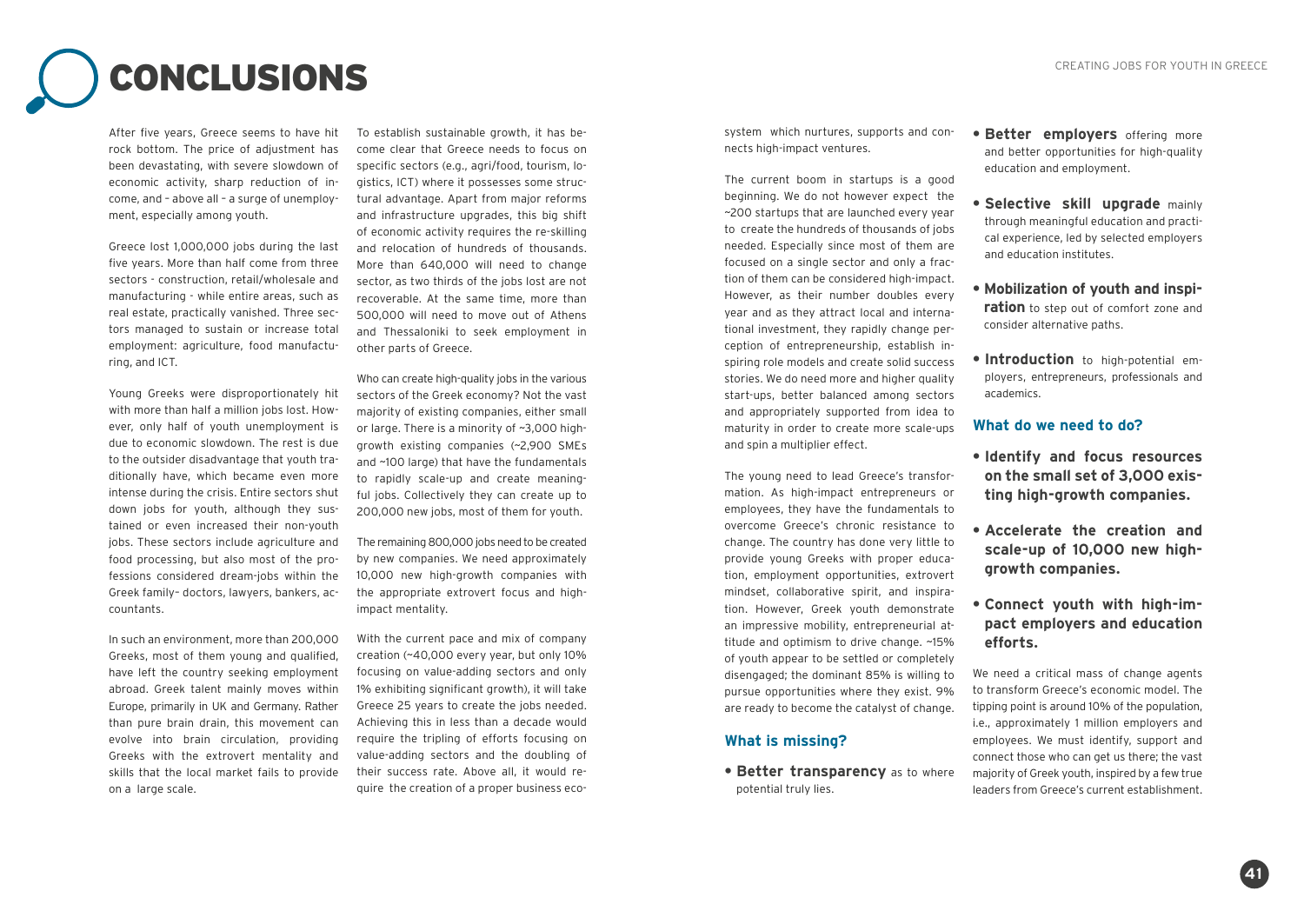In the context of this report, "youth" refers to all individuals of age <35. It is based on analysis of employment demographics (2008 and 2013) from the Hellenic Statistical Authority, unemployment statistical data from Manpower Employment Organization (OAED) and the findings of two surveys.

The first survey was conducted by QED and included quantitative and qualitative research. The quantitative research was conducted through phone interviews to a representative sample of 300 individuals and a sample of unemployed individuals aged 18-34. The qualitative part included 10 indepth interviews of young individuals aged 18 to 34 who are either unemployed or have managed to find a job during the crisis.

The second survey was conducted by Endeavor Greece with a sample of 400 entrepreneurs/ top level executives through email and indepth interviews with 12 business leaders and opinion formers.

The Stavros Niarchos Foundation (www.SNF. org) is the exclusive donor of this initiative. The Stavros Niarchos Foundation is one of the world's leading international philanthropic organizations, making grants in the areas of arts and culture, education, health, medicine and sports, and social welfare. In 2012 and 2013, the Foundation announced two new initiatives of €100,000,000 (\$130 million) each, to help the efforts to address the crisis in Greece. While the initiative in 2012 aimed to provide immediate relief against the adverse effects of the deepening crisis, the one in 2013 aims to address the high percentage of youth unemployment, seeking to create better employment prospects and new opportunities for the young.

ΙΔΡΥΜΑ ΣΤΑΥΡΟΣ ΝΙΑΡΧΟΣ<br>STAVROS NIARCHOS FOUNDATION  $I\Sigma N/SNF$ 

### **ENDEAVOR**

Endeavor is an international non-profit organization which promotes **High-Impact Entrepreneurs** supported by some of the most prominent business leaders and investors globally. High-impact stands for individuals with the greatest potential to create companies that matter and grow, and the highest likelihood to inspire others.

Through its affiliates in 20 countries, Endeavor identifies the best entrepreneurs that lead innovative scale-up companies across sectors and helps them unleash their potential with an unrivaled network of seasoned business leaders, who provide the key ingredients of business success: mentorship, strategic advice, inspiration and access to investors.

These entrepreneurs, with Endeavor's support, lead job creation and wealth generation internationally and become leading role models. Since 1997, the 900+ Endeavor Entrepreneurs selected throughout Latin America, Middle East and Southeast Asia have created more than 200,000 jobs and generate over \$5billion in revenues every year.

Endeavor launched its first European operations in Greece in September 2012, supported by a local Board of prominent business leaders from various sectors. These are surrounded by 40 high profile business owners and top level professionals who serve as mentors, offering time and expertise to the selected set of entrepreneurs that join our network.

### BOARD OF **DIRECTORS**

#### GLOBAL GREECE

**Edgar Bronfman, Jr. Chairman** Endeavor Global **General Partner**  Accretive LLC

**Michael Ahearn Chairman & Managing Partner**  True North Venture Partners, LP

**Matt Bannick Managing Partner**  Omidyar Network

**Nick Beim General Partner**  Venrock

**Matthew Brown Co-Founder & CEO**  CAIS

**Wences Casares Founder & CEO**  Xapo

**Paul Fribourg Chairman & CEO**  Continental Grain Company

**Fadi Ghandour Founder & Vice Chairman** Aramex

**Jason Green Founding General Partner**  Emergence Capital Partners

**Reid Hoffman Co-Founder & Executive Chairman** LinkedIn

**Peter B. Kellner Founder & Managing Partner;**  Richmond Global LLC **Co-Founder** Endeavor Global

**William McGlashan Founder & Managing Partner**  TPG Growth

**Arif Naqvi Founder & Group Chief Executive Officer**  Abraaj Capital

**Joanna Rees Founder & Managing Partner**  Soda Rock Partners

**Linda Rottenberg Co-founder & CEO** Endeavor Global

**Nicolas Szekasy Co-Founder & Managing Partner** KaszeK Ventures

**Elliot Weissbluth CEO & Director** 

HighTower Advisors **James Wolfensohn**

**(Emeritus) Chairman** 

Wolfensohn & Company LLC

**Alexandros Tourkolias CEO** National Bank of Greece

**Michael D. Chandris,**

**Mareva Grabowski,**

**Managing Partner** Zeus + Δione

**Dr. John Coustas President & CEO** Danaos Corporation **Marily Frangista Managing Director**

**Founder & Vice-Chairwoman**

Franco Compania Naviera S.A.

**Theodore M. Kyriakou**

**Johanna Papadopoulou President & Managing Director**

E.J. Papadopoulos S.A. **Dimitri Papalexopoulos Managing Director**

**Costantza Sbokou Constantakopoulou**

**Yiannis N. Stassinopoulos**

**Spyros Theodoropoulos Managing Director** Chipita S.A.

**Group CEO** Antenna Group

Titan S.A.

**Architect**  T.E.MES. S.A.

Viohalco S.A.

**Chairman Chairman** Chandris Group

**Melina Travlou**

- **Managing Director**
- Neptune Lines Shipping &
- Managing Enterprises S.A.

Advisory Board

**Pr. Christos Diamantopoulos**